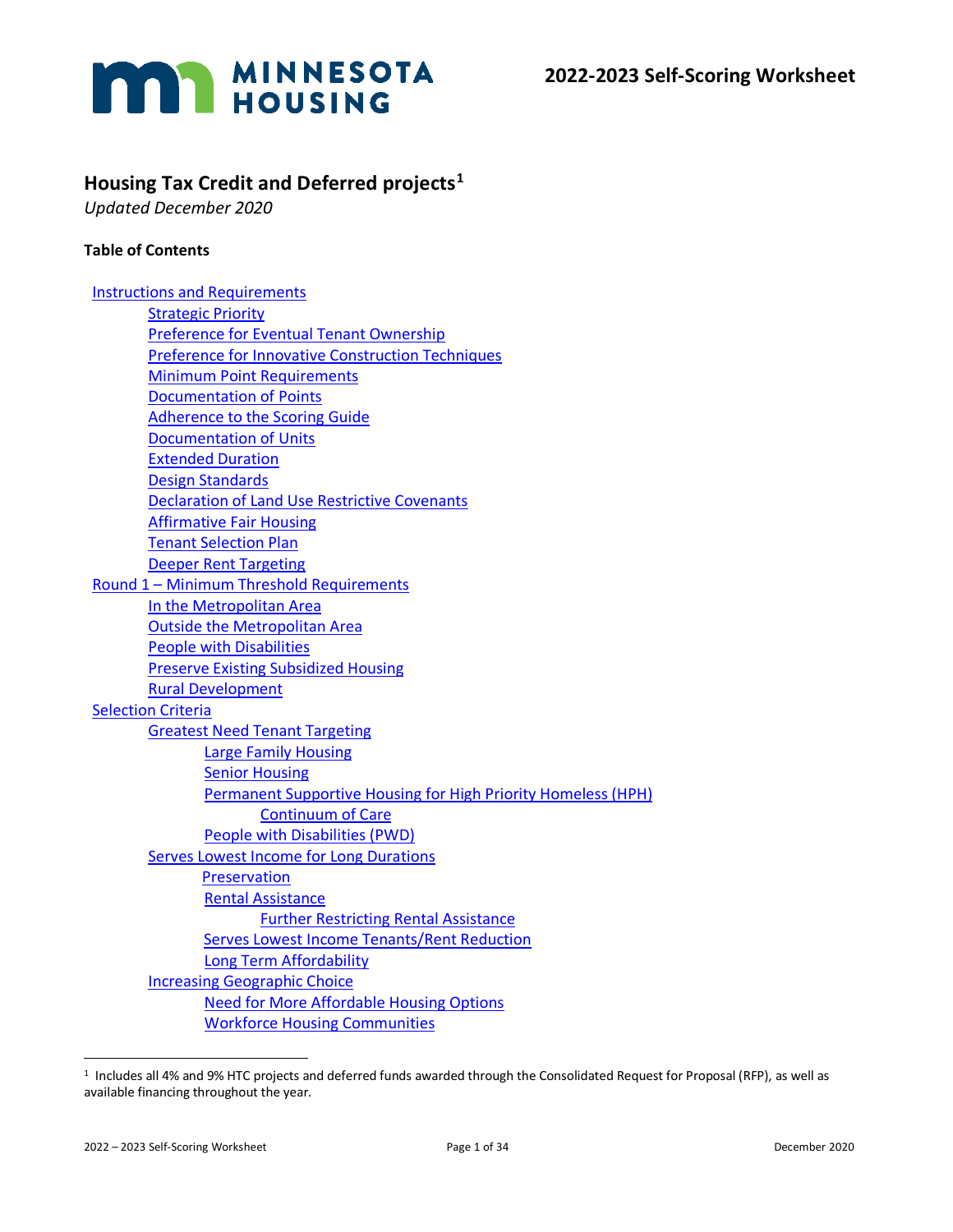| <b>Transit and Walkability</b>                                                      |
|-------------------------------------------------------------------------------------|
| <b>Metropolitan Area</b>                                                            |
| <b>Greater Minnesota Urbanized Areas</b>                                            |
| <b>Greater Minnesota Rural and Small Urban Areas</b>                                |
| <b>Supporting Community and Economic Development</b>                                |
| <b>Community Development Initiative</b>                                             |
| <b>Equitable Development</b>                                                        |
| <b>Rural/Tribal</b>                                                                 |
| <b>QCT/Community Revitalization, Tribal Equivalent Areas, and Opportunity Zones</b> |
| <b>Multifamily Award History</b>                                                    |
| Black, Indigenous and People of Color-owned/Women-owned Business                    |
| Enterprise (BIPOCBE/WBE)                                                            |
| <b>Efficient Use of Scarce Resources and Leverage</b>                               |
| <b>Financial Readiness to Proceed/Leveraged Funds</b>                               |
| <b>Other Contributions</b>                                                          |
| <b>Intermediary Costs</b>                                                           |
| <b>Building Characteristics</b>                                                     |
| <b>Universal Design</b>                                                             |
| <b>Smoke Free Buildings</b>                                                         |
| <b>Enhanced Sustainability</b>                                                      |
| <b>Unacceptable Practices</b>                                                       |
|                                                                                     |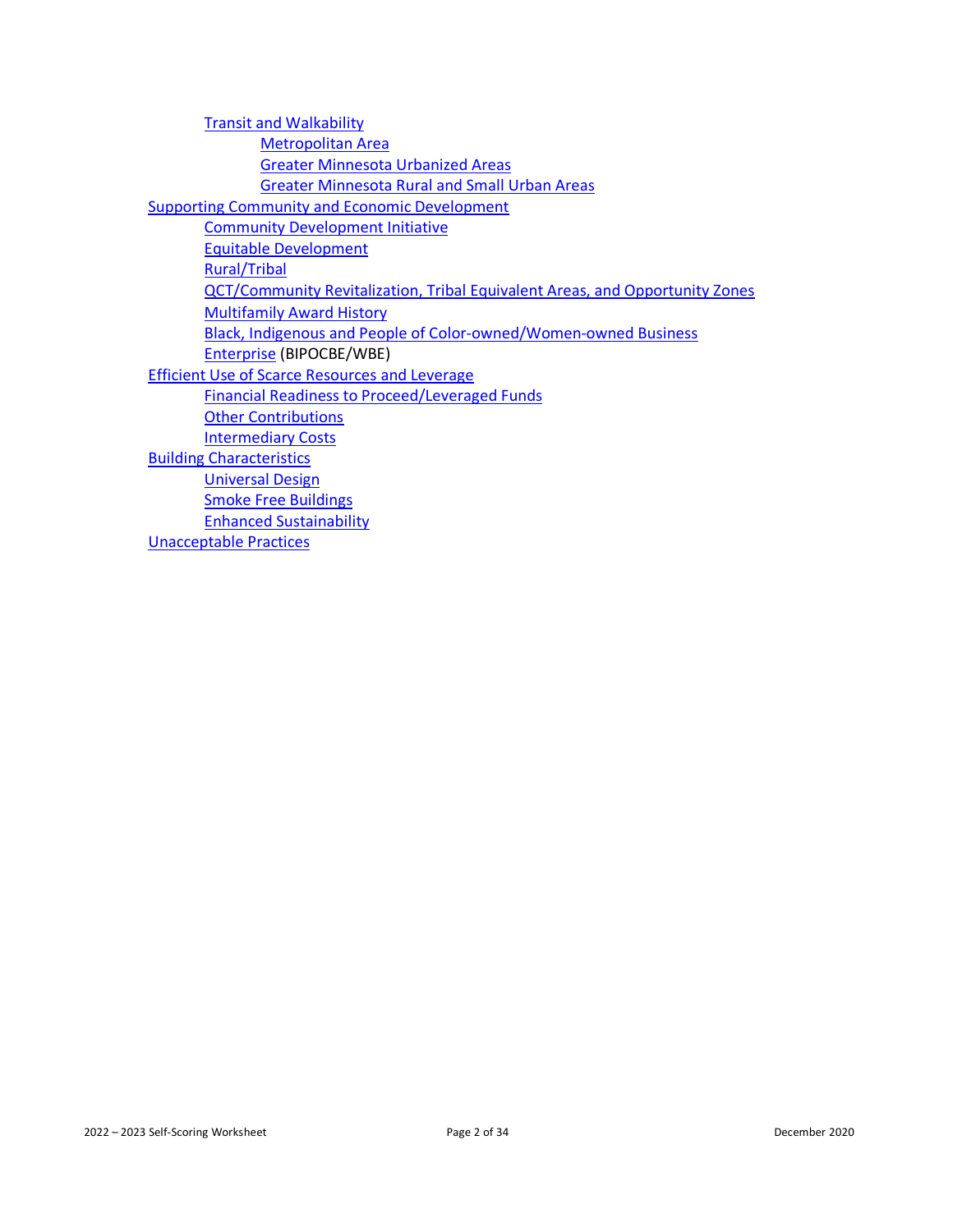#### <span id="page-2-0"></span>**Instructions and Requirements**

#### <span id="page-2-1"></span>**Strategic Priority:**

A. All projects must meet at least one of the Housing Tax Credit (HTC) statutory strategic priorities or a strategic objective in Minnesota Housing's Strategic Plan. Applicants must demonstrate how the project meets the plan in the Multifamily Rental Housing Narrative. Residential rental housing projects financed with an allocation of tax-exempt bonds under chapter 474A are the highest strategic priority for tax credits in accordance with Minn. Stat. 462A.222, subd. 3(d) and such projects need not meet a separate strategic priority.

#### <span id="page-2-2"></span>**Pre – Application:**

A. A pre-application may be required for specific selection preferences or selection criterion. The applicant must provide the required pre-application prior to the application deadline according to the due date established by Minnesota Housing and published on our website. Failure to submit required preapplication materials will result in rejection of the pre-application.

#### **Preference for Eventual Tenant Ownership:**

A. HTC Projects are eligible for homeowner conversion. These projects will receive a preference during the selection process when reviewing tie breakers. The project owner should submit a preliminary transition plan with their application that is consistent with the requirements of the Eventual Tenant Ownership (ETO) Guide. The LURA may contain provisions ensuring compliance with these Eventual Tenant Ownership commitments by the owner, including a right of first refusal allowing tenants to purchase their units.

 $\Box$  The project will have an Eventual Tenant Ownership component.

#### <span id="page-2-3"></span>**Preference for Innovative Construction Techniques:**

- A. **A Pre-application is required for this selection preference.** Using this selection preference, Minnesota Housing intends to select at least one development that will use innovative construction techniques that:
	- $\Box$  Reduces total construction costs by at least 10%

AND/OR

 $\Box$  Reduces the time a project is under construction by at least 20%

Minnesota Housing will make a reasonable effort to select a minimum of one project that meets this preference criterion, based on competitive ranking applications and available funding, and reserves the right to select a lower-scoring proposal if deferred funding is applied for and the project meets this preference criterion<sup>[2](#page-2-4)</sup>. The preference does not obligate Minnesota Housing to select a project that uses an innovative construction technique.

<span id="page-2-4"></span><sup>&</sup>lt;sup>2</sup> 9% HTC applications will continue to be ranked and reviewed for selection based on competitive score and requirements as outlined in Chapter 5, Project Selection, of the Qualified Allocation Plan. Deferred only proposals or deferred with 4% HTC projects that meet this preference criterion will be reviewed and may be selected with a lower score than other deferred only or deferred with a 4% HTC projects in accordance with the Consolidated RFP Application Instructions.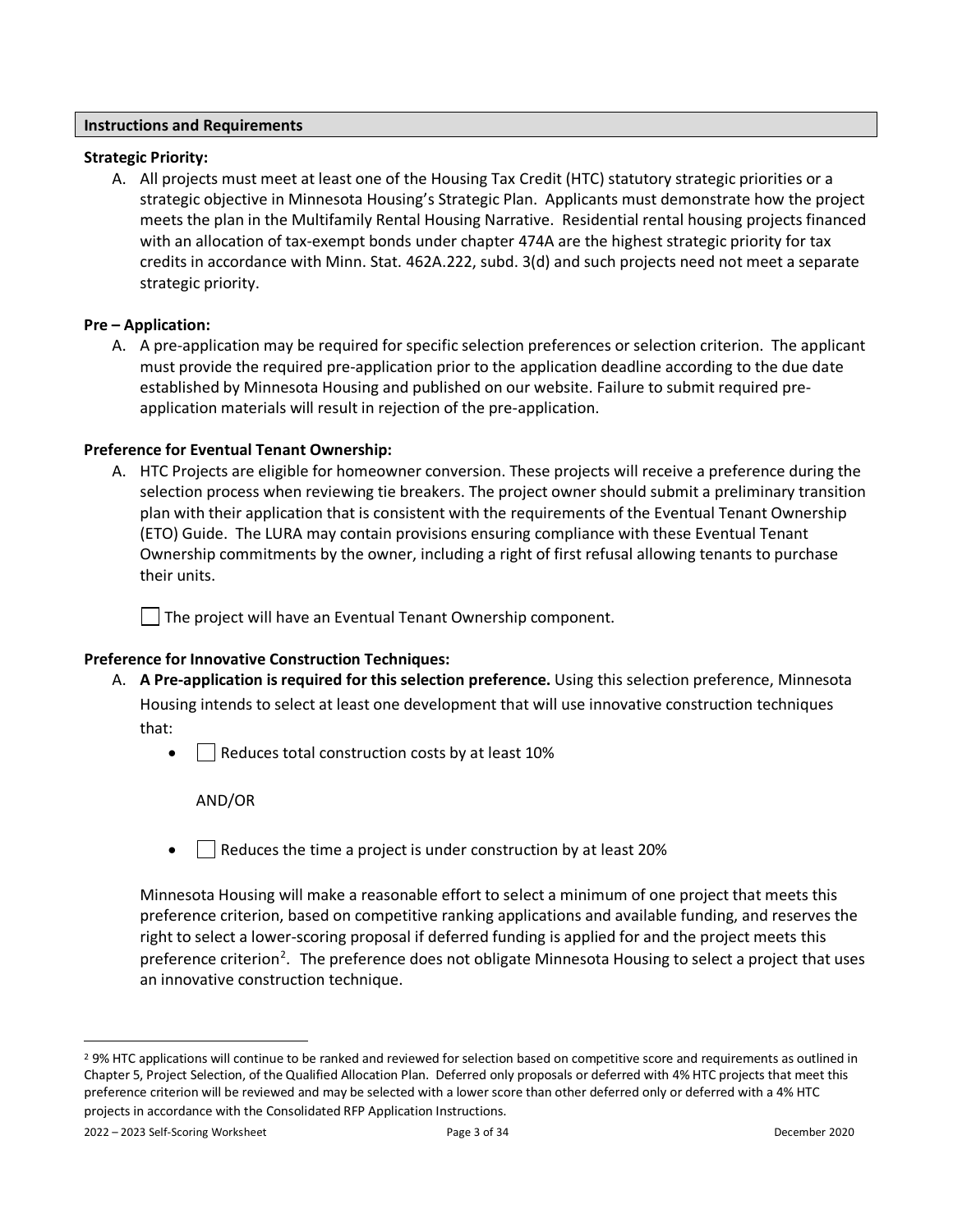The Innovative Construction Technique preference is available in the 2021 Consolidated RFP/2022 HTC Round 1 and in the 2022 Consolidated RFP/202[3](#page-3-5) HTC Round  $1^3$ .

Application Guidance for Innovative Construction Techniques will be posted on Minnesota Housing's website.

#### <span id="page-3-0"></span>**Minimum Point Requirements:**

- A. Request for Minnesota Housing administered HTCs from the state's HTC volume cap must demonstrate the project is eligible for no fewer than 80 points, excluding projects funded through the Rural Development/Small Projects set-aside.
- B. Request for HTCs in association with tax exempt volume limited bonds must demonstrate the project is eligible for no fewer than 40 points.
- C. Minnesota Housing reserves the right to reject applications not meeting its Project Selection requirements as contained in the Qualified Allocation Plan, to revise proposal features, and associated scoring, and to ensure the project meets the requirements*.*

### <span id="page-3-1"></span>**Documentation of Points:**

A. Indicate the selection criteria expected for your project. Where multiple points per section are available, please check the appropriate box ( $\square$ ) for points claimed. In addition to the Minnesota Housing Self-**Scoring Worksheet, the applicant must submit documentation that clearly supports the points claimed. See the Scoring Guide and Multifamily Customer Portal for additional details. Minnesota Housing will determine the eligible points; points may not be awarded unless the required documentation is provided along with the application to justify the points claimed.**

During the competition process, Minnesota Housing's review of the submitted Self-Scoring Worksheet is only to validate that the points claimed are eligible, to reduce points claimed if not eligible, and to determine points awarded. Minnesota Housing will not award additional points that are not initially claimed by the applicant/owner. Many performance obligations are created by the claiming of certain scoring points. As such, Minnesota Housing will not assume the position of creating any such performance obligations on behalf of the applicant/owner.

#### <span id="page-3-2"></span>**Adherence to the Scoring Guide:**

A. Applicants must meet the requirements outlined in the Minnesota Housing Self-Scoring Worksheet and the Scoring Guide to be eligible for points.

#### <span id="page-3-3"></span>**Documentation of Units:**

A. Indicate the number of units for each selection criteria expected for your project. Minnesota Housing will not award points if the necessary number of units is not indicated in the Self-Scoring Worksheet. The number of units will also be validated in the Multifamily Workbook and may result in a loss of points. When calculating a percentage for a criterion all units must be rounded up to the next full unit.

<span id="page-3-5"></span><span id="page-3-4"></span><sup>&</sup>lt;sup>3</sup> Minnesota Housing will review and score all proposals submitted to the Consolidated RFP according to 2022-2023 HTC and Deferred Selection Criteria. As outlined in the Consolidated RFP Application Instructions and the QAP, Minnesota Housing takes specified criteria into consideration when reviewing and selecting applications through the Consolidated RFP, in addition to project score (i.e., project feasibility, organization capacity, financial capacity).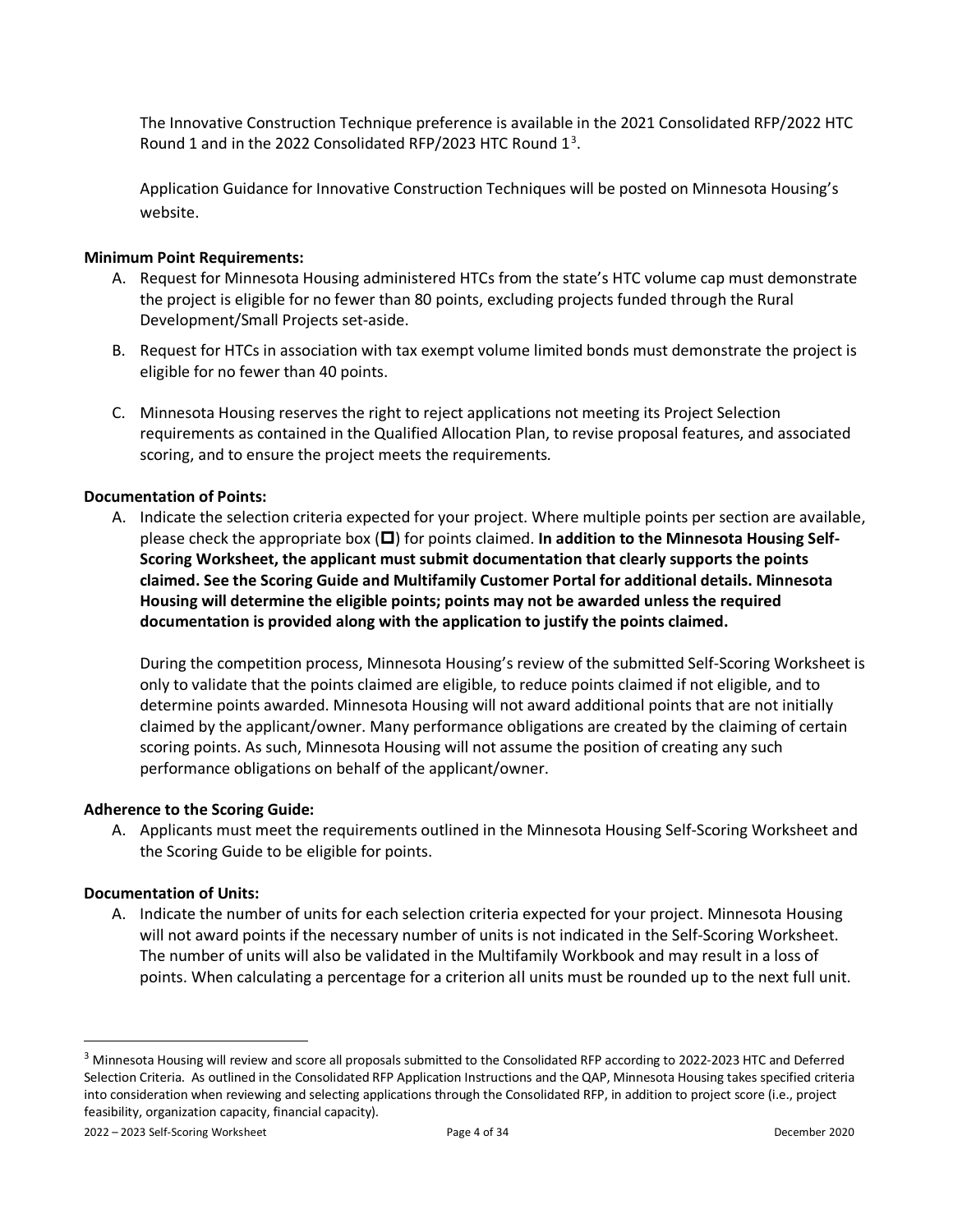#### **Extended Duration:**

A. Request for Minnesota Housing administered HTCs from the state's HTC volume cap and in association with tax exempt volume limited bonds must maintain the duration of low-income use for a minimum of 30 years or longer if a longer duration is selected. The owner agrees that the Qualified Contract provisions of IRC §§ 42(h)(6)(E)(i)(II) and 42(h)(6)(F) (which provision would permit the owner to terminate the restrictions under this agreement at the end of the compliance period in the event Minnesota Housing does not present the owner with a qualified contract for the acquisition of the project) do not apply to the project and the owner also agrees the Section 42 income, rental and occupancy restrictions must apply for the term of the LURA.

#### **Design Standards:**

<span id="page-4-0"></span>A. The project must meet the requirements in the Minnesota Housing Rental Housing Design/Construction Standards and be evidenced by a Design Standards Certification form executed by the owner and architect. Additional design requirements will be imposed if points are claimed/awarded that require specific design elements (e.g. Universal Design).

#### <span id="page-4-1"></span>**Declarations:**

- A. A Declaration of Land Use Restrictive Covenants (LURA) covering the income and rent restrictions and occupancy requirements presented at selection may be recorded against the property.
- B. A deferred loan Declaration covering the income and rent restriction and occupancy requirements presented at selection may be recorded against the property.

#### <span id="page-4-2"></span>**Affirmative Fair Housing:**

A. Affirmative Fair Housing Marketing Regulations, held as centrally important by Minnesota Housing, require that each applicant carry out an affirmative marketing program to attract prospective buyers or tenants of all majority and BIPOC groups in the housing market area regardless of race, creed, color, religion, sex, national origin, marital status, status with regard to public assistance, disability, sexual orientation, or familial status. At the time of 8609, all applicants must submit an Affirmative Fair Housing Marketing Plan documenting an acceptable plan to carry out an affirmative marketing program.

#### **Tenant Selection Plan:**

<span id="page-4-3"></span>A. Minnesota Housing requires that a Tenant Selection Plan (TSP) be developed and implemented in accordance with Minnesota Housing's Tenant Selection Plan Guidelines which is published on the agency's website. The TSP must be readily available to anyone interested in review and/or retention.

#### <span id="page-4-4"></span>**Deeper Rent Targeting:**

All applicants must meet the minimum deeper rent targeting unit requirements outlined below.

A. Request for Minnesota Housing deferred financing or agency administered HTCs from the state's total volume cap or in association with tax exempt volume limited bonds must include at least 2% of the total units, with a minimum number of 1 unit, with rents restricted at or below the county 30% MTSP rent limit. Projects where 100% of the units include project-based rental assistance are excluded.

Number of Units

B. Request for Minnesota Housing deferred financing or agency administered HTCs from the state's total volume cap or in association with tax exempt volume limited bonds must include at least 3% of the total units, with a minimum number of 1 unit, with rents restricted at or below the Housing Assistance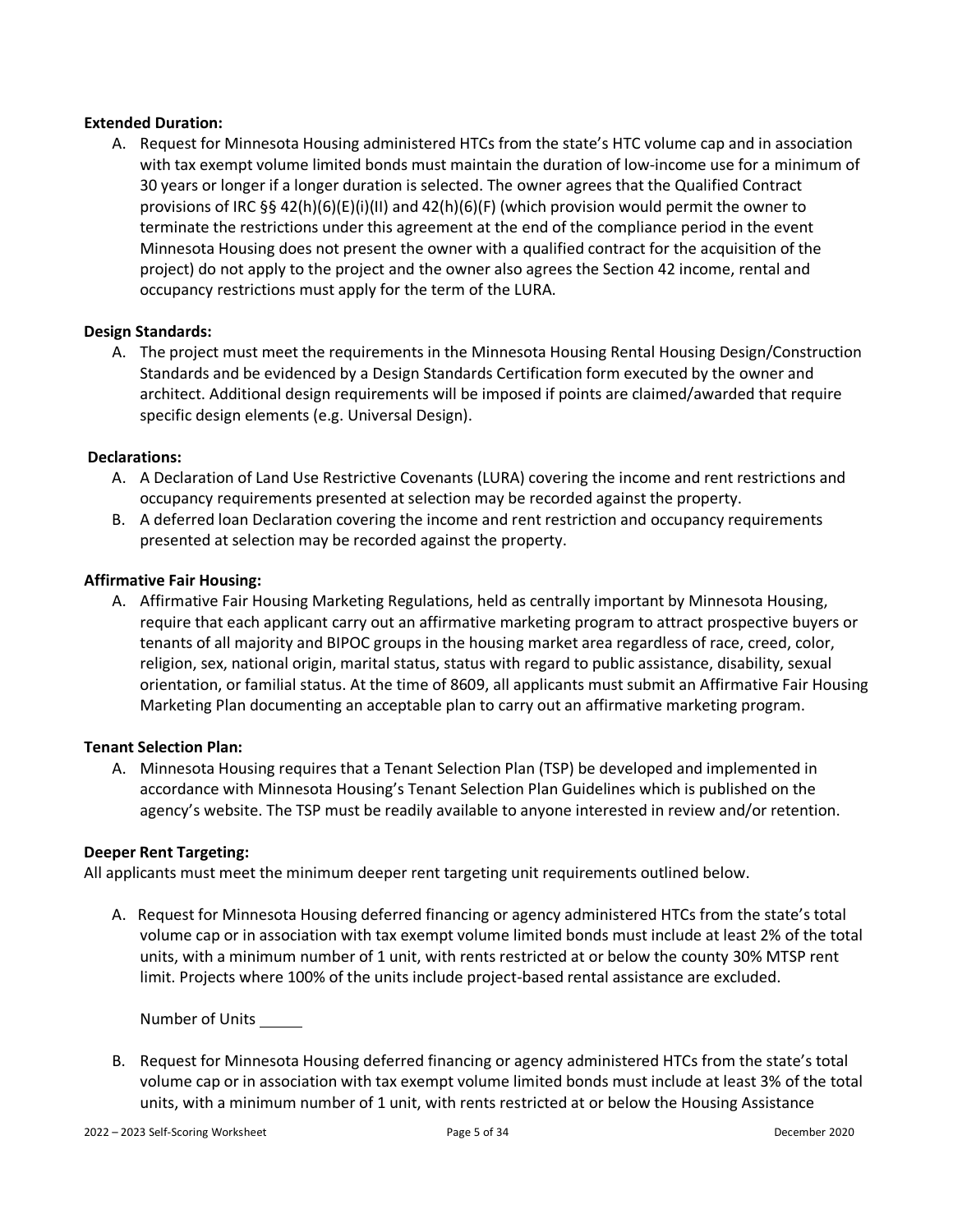Payment (HAP) payment standard as determined by the responsible entity in the jurisdiction. The units must generally be evenly distributed by bedroom type. Projects that are 100% project- based rental assistance are excluded.

0 Bedroom Units 1 Bedroom Units 2 Bedroom Units 3 Bedroom Units 4 Bedroom Units 5 Bedroom Units **Total Number of Units**

#### <span id="page-5-0"></span>**Round 1 – Minimum Threshold Requirements**

In accordance with Minnesota Statutes § 462A.222 Subdivison 3, paragraph (e), all 9% HTC applications submitted statewide in HTC Round 1 must meet one of the following threshold types. Please indicate the threshold item you meet:

### <span id="page-5-1"></span>**A. In the Metropolitan Area[4](#page-5-4) :**

- 1.  $\vert$  New construction or substantial rehabilitation in which, for the term of the extended use period (term of the LURA), at least 75% of the total HTC units are single room occupancy, efficiency, or one bedroom units with rents affordable to households whose income does not exceed 30% of the area median income (AMI).
- 2.  $\Box$  New construction or substantial rehabilitation family housing projects that are not restricted to persons 55 years old or older in which, for the term of the extended use period (term of the LURA), at least 75% of the total HTC units contain two or more bedrooms and at least one-third of the 75% contain three or more bedrooms **OR**
- 3. Substantial rehabilitation projects in neighborhoods targeted by the city for revitalization.

#### <span id="page-5-2"></span>**B. Outside the Metropolitan Area:**

- 1. Projects which meet a locally identified housing need and which are in short supply in the local housing market as evidenced by credible data submitted with the application.
- <span id="page-5-3"></span>**C. Projects that are not restricted to persons of a particular age group and in which, for the term of the extended use period (term of the LURA), a percentage of the units are set aside and rented to persons:**
	- 1. With a serious and persistent mental illness as defined in Minnesota Statutes § 245.462, Subdivision 20, paragraph (c).
	- 2. With a developmental disability as defined in United States Code, Title 42, Section 6001, paragraph (5), as amended;

<span id="page-5-4"></span><sup>4</sup> As set out in Minn. Stat. 473.121, subd. 2, Metropolitan Area means the area over which the Metropolitan Council has jurisdiction, including the counties of Anoka, Carver, Dakota (excluding the cities of Northfield and Cannon Falls), Hennepin (excluding the cities of Hanover and Rockford), Ramsey, Scott (excluding the city of New Prague) and Washington.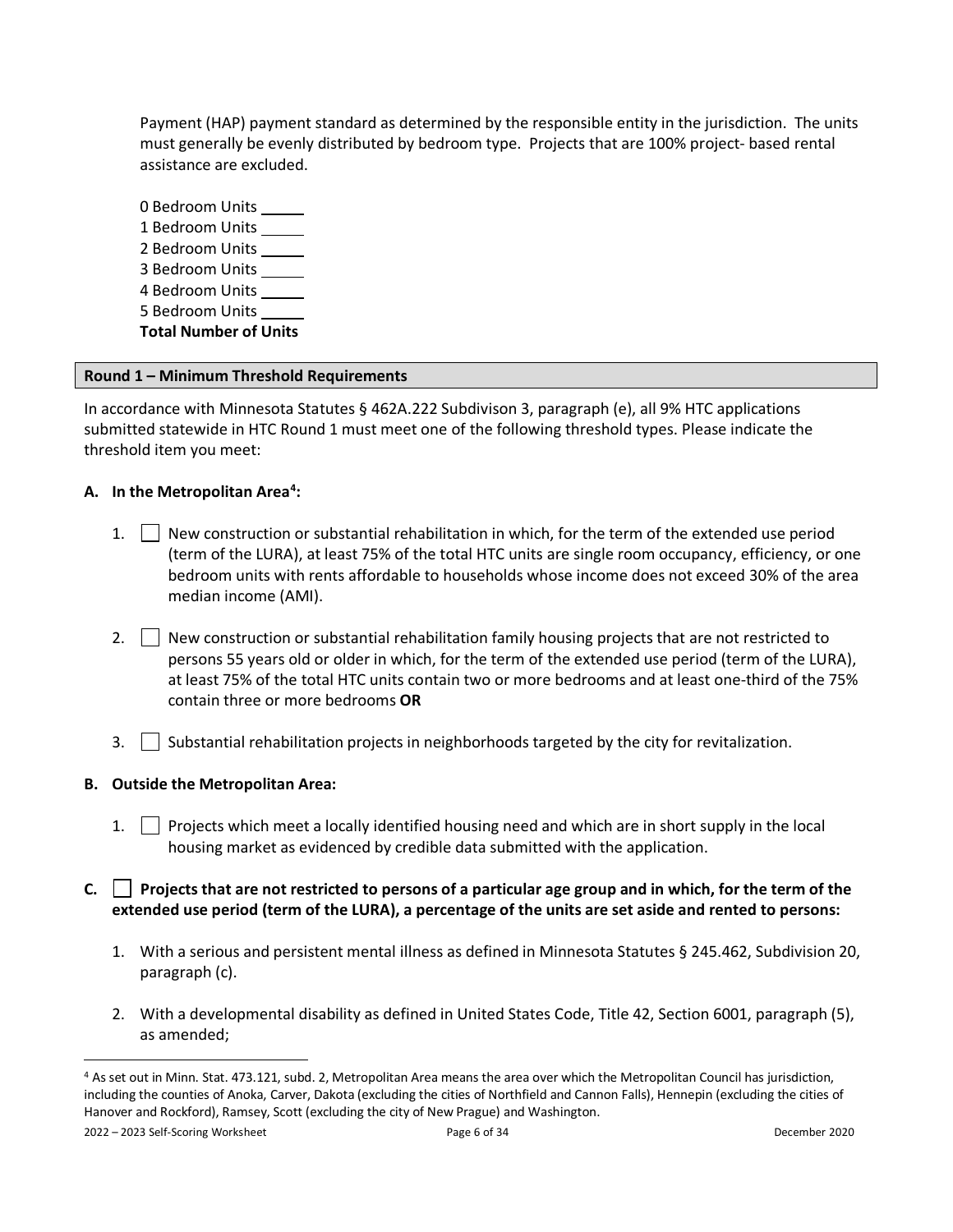- 3. Who have been assessed as drug dependent persons as defined in Minnesota Statutes § 254A.02, Subdivision 5, and are receiving or will receive care and treatment services provided by an approved treatment program as defined in Minnesota Statutes § 254A.02, Subdivision 2.
- 4. With a brain injury as defined in Minnesota Statutes § 256B.093, Subdivision 4, paragraph (a); **OR**
- 5. With permanent physical disabilities that substantially limit major life activities, if at least 50% of the units in the project are accessible as provided under Minnesota Rules Chapter 1340.

**NOTE: Minnesota Housing considers accessible units to be Type A and/or Type B units as identified in the referenced Chapter 1340, also known as the Minnesota Accessibility Code.**

**NOTE: This definition is not limited to persons with mobility impairment.**

#### <span id="page-6-0"></span>**D. Preserve Existing Subsidized Housing**

- 1. Projects, whether or not restricted to persons of a particular age group, which preserve existing subsidized housing, if the use of HTCs is necessary to (1) prevent conversion to market rate use; or (2) to remedy physical deterioration of the project which would result in loss of existing federal subsidies; **OR**
- <span id="page-6-1"></span>**E. Rural Development:**
	- 1. Projects financed by Rural Development, which meet statewide distribution goals.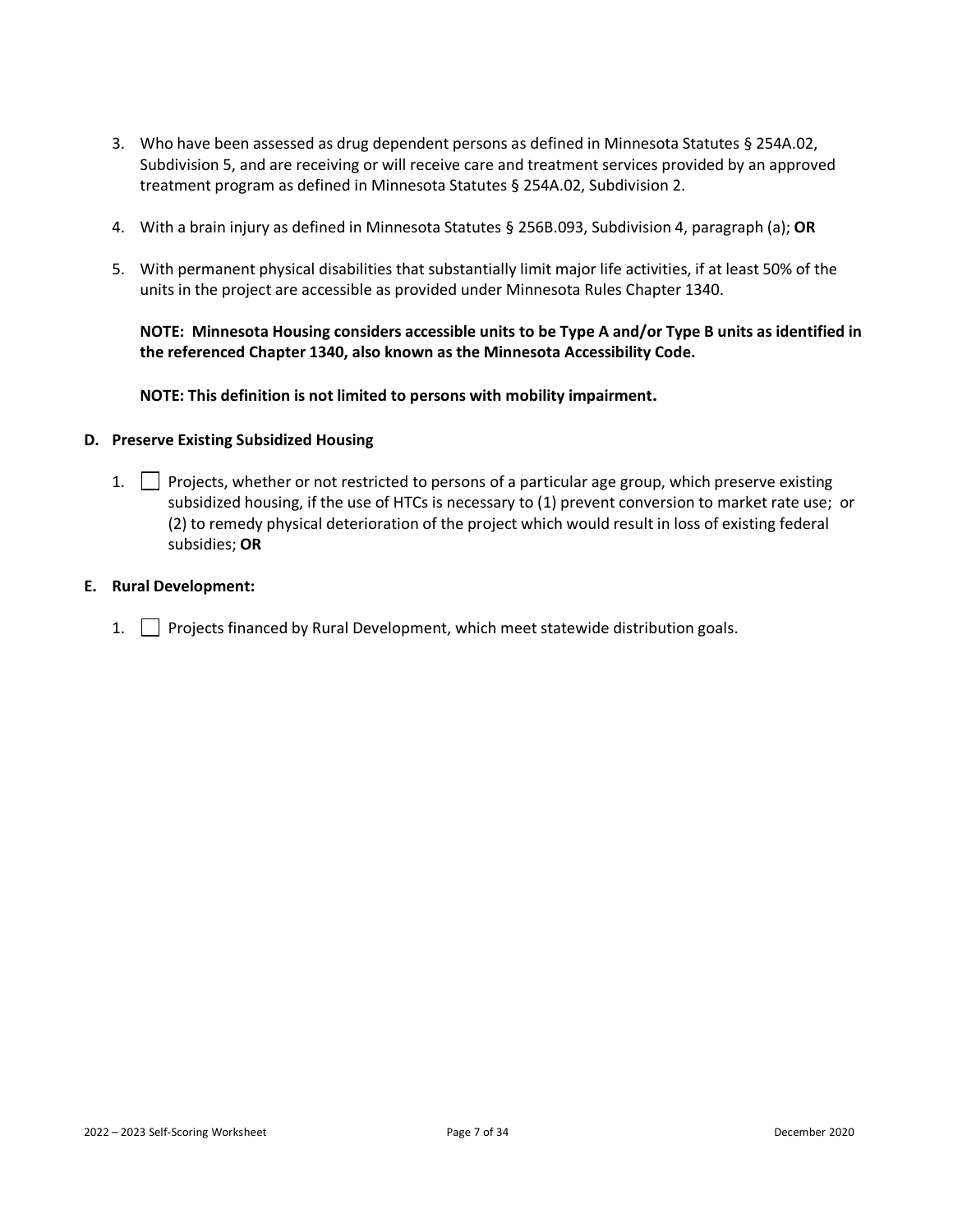#### <span id="page-7-0"></span>**2022-2023 HTC AND DEFERRED SELECTION CRITERIA**

#### <span id="page-7-1"></span>**1. Greatest Need Tenant Targeting**

**A. Large Family Housing (12 to 15 points):**

<span id="page-7-2"></span>1. **Large Family Housing** - The proposal is for a project that provides family housing that is not restricted to persons 55 years old or older. The owner agrees to market to families with minor children. Select all that apply:

a.  $\Box$  At least 7[5](#page-7-4)% of the total assisted<sup>5</sup> units contain two or more bedrooms and at least onethird of the 75% contain three or more bedrooms. **(12 points)**

Number of units with

2 Bedrooms

3 Bedrooms

4 Bedrooms

5 Bedrooms

b. If eligible under 1. a. above, at least one-third of three or more bedrooms required above must contain four or more bedrooms. **(3 points)**

Number of units with

4 Bedrooms 5 Bedrooms

#### <span id="page-7-3"></span>**B. Senior Housing (3 to 7 points):**

1. **Senior Housing** - The proposal is for a project that provides housing that is restricted to persons 55 years or older. Select all that apply:

- a.  $\Box$  100% of the total assisted units will be restricted and marketed to seniors 55 years or older. **(3 points)** Number of units
- b. Projects eligible under 1.a. above that agree to further restrict the units' incomes to the county 30% MTSP income.
	- i. 30% to 100% of the restricted units **(4 points)** Number of units
	- ii.  $\Box$  20% to 29.99% of the restricted units (3 points) Number of units
	- iii. 10% to 19.99% of the restricted units **(2 points)**

<span id="page-7-4"></span><sup>5</sup> Assisted is defined as HTC units for HTC applications and affordable units for deferred funding.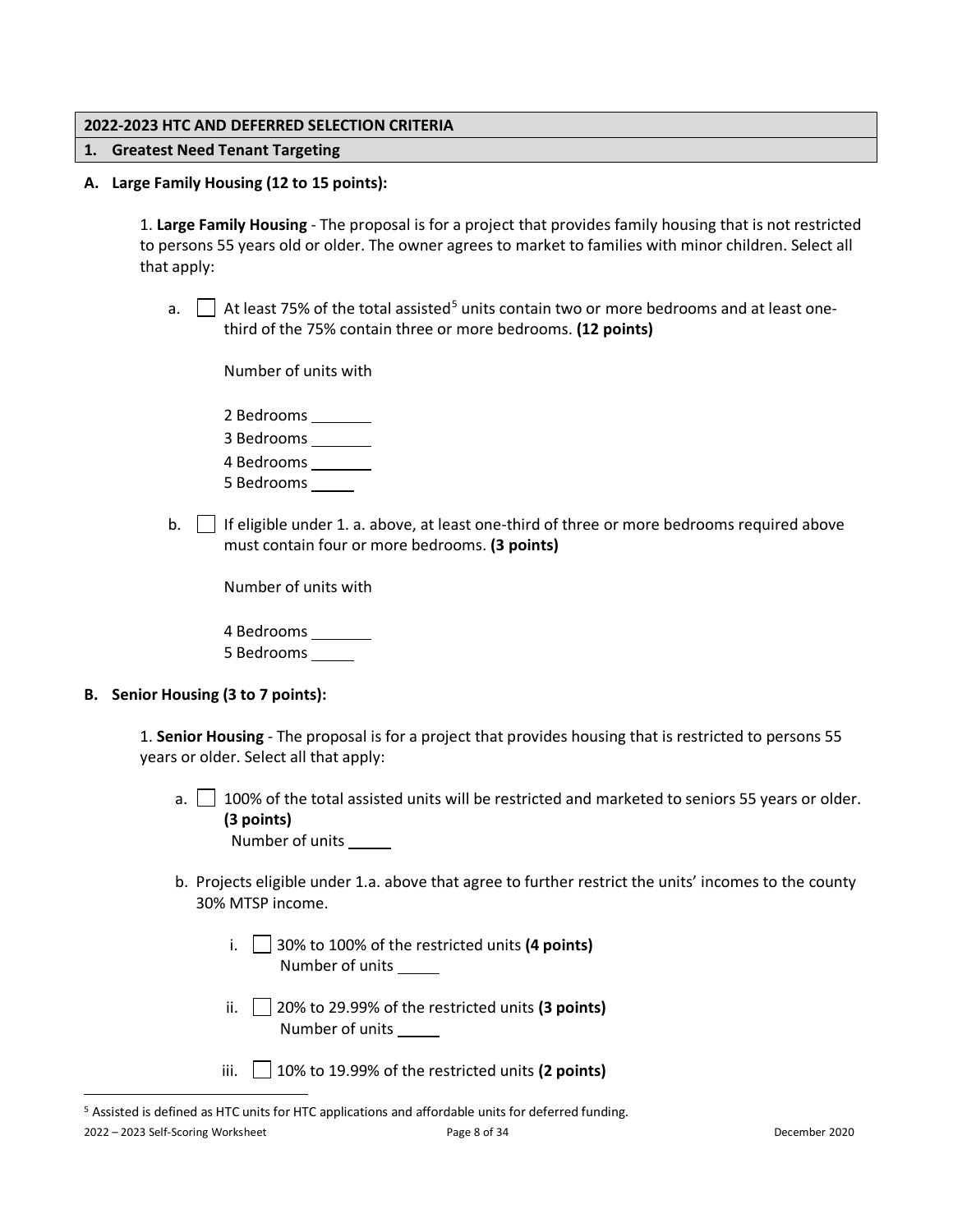Number of units

iv. 5% to 9.99% of the restricted units **(1 point)** Number of units

**NOTE: If the project is eligible for Housing Infrastructure Bonds (HIB), an election under 1.b. above will also restrict unit incomes to the HIB Senior household income limit as determined by the HIB statute and Minnesota Housing.** 

**NOTE: Senior Housing selection criterion 1.B cannot be claimed for units that are claimed under the Rental Assistance selection criterion 2.B.2.**

#### <span id="page-8-0"></span>**C. Permanent Supportive Housing for High Priority Homeless (HPH)[6](#page-8-1) (7 to 32 points):**

1. A minimum of 5% of the total units, but no fewer than four units are set aside and rented to High Priority Homeless who are households prioritized for permanent supportive housing by the Coordinated Entry System<sup>[7](#page-8-2)</sup> (HPH Units) and targeted to the populations indicated below. Select one and complete the unit count below:

- a. 50% to 100% of the total units, but no fewer than 20 units **(30 points)** Number of units
- b. 10% to 49.99% of the total units, but no fewer than 7 units **(10 points)** Number of units
- c.  $\Box$  5% to 9.99% of the total units, but no fewer than 4 units **(7 points)** Number of units

Number of units representing:

| Youth with Children:                 |  |
|--------------------------------------|--|
| Youth Singles:                       |  |
| <b>Youth Total:</b>                  |  |
| Single Adults:                       |  |
| <b>Families with Children:</b>       |  |
| <b>Total High Priority Homeless:</b> |  |

<span id="page-8-1"></span><sup>6</sup> **Specific performance requirement relief provisions are available for projects eligible for the Permanent Supportive Housing High Priority Homeless selection criterion for "HPH Units".** Reference Chapter 6.A. of the HTC QAP for additional details. Specific performance requirements may be incorporated into the LURA and deferred loan documents recorded with the property.

<span id="page-8-2"></span><sup>7</sup> Coordinated Entry System is defined by the Statewide Coordinated Entry standards and protocol as adopted by the local Continuum of Care, or such successor system as determined by Minnesota Housing. Alternative referral and prioritization options for special populations or supportive housing models are available with approval from Minnesota Housing. Reference the relief provisions in Chapter 6. A. of the HTC QAP for additional details.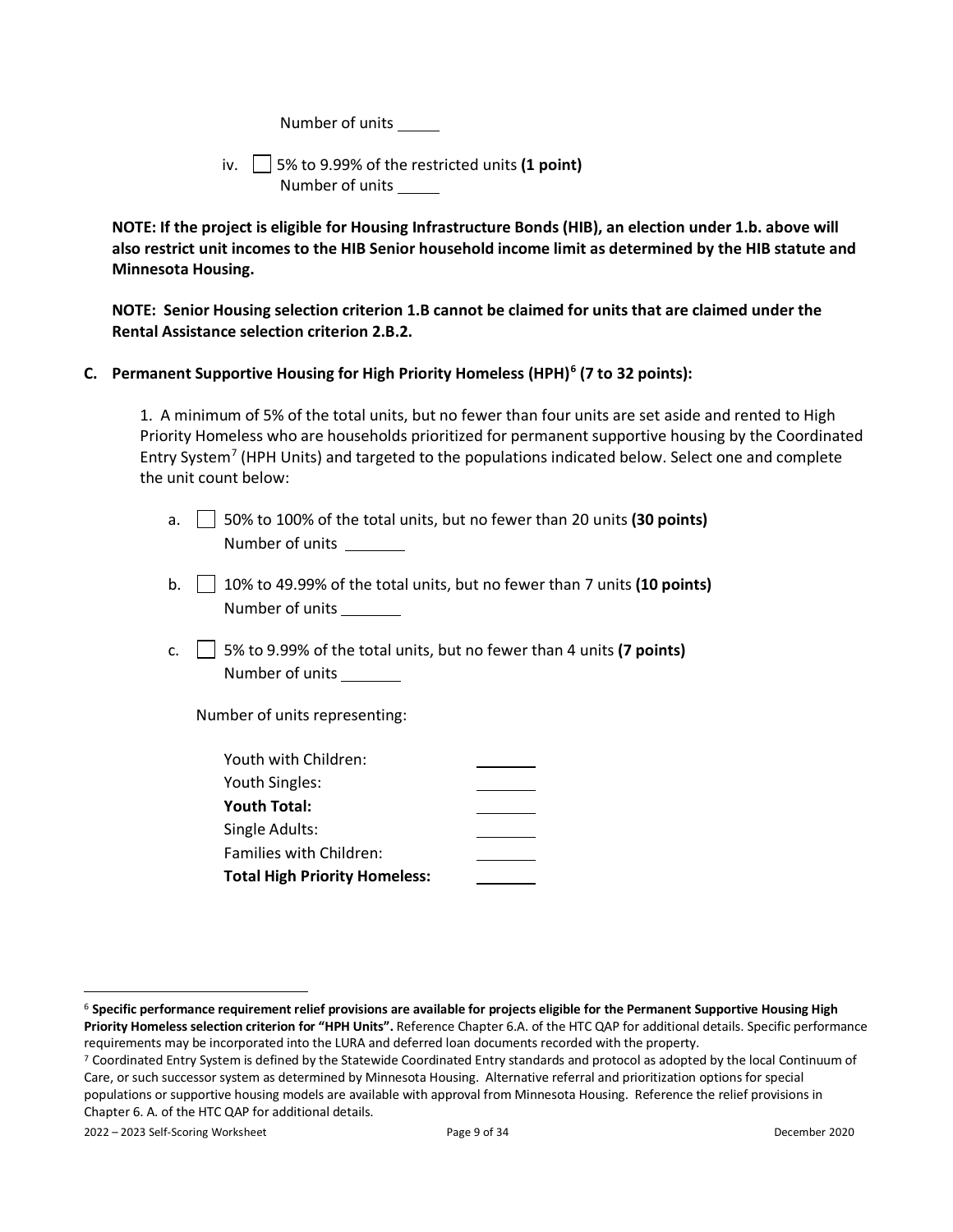#### <span id="page-9-0"></span>**2. Continuum of Care**

Proposals that are eligible for C.1. above can claim this selection criterion if units will be available for populations consistent with local needs identified by the local Continuum of Care. (Published Priorities are available on Minnesota Housing's website)

| a.   5% of the total units or more, but no fewer than four units, targeted to Continuum of Care |
|-------------------------------------------------------------------------------------------------|
| Household Type Priority One (2 points)                                                          |
| Number of units                                                                                 |
| Priority Type:                                                                                  |
| (Families with children, youth singles, youth with children or single adults)                   |

### **NOTE: Permanent Supportive Housing for High Priority Homeless (B.) and People with Disabilities (C.) selection criteria cannot be claimed for the same units.**

### **To be eligible for Permanent Supportive Housing for High Priority Homeless (HPH), submit documentation that meets** *all* **of the following conditions**:

- 1. The applicant must complete and submit the Supportive Housing application materials, including the narratives, forms and submittals identified in the Application Checklist in the Multifamily Customer Portal.
- 2. The applicant agrees to pursue and continue renewal of rental assistance, operating subsidy or service funding contracts for as long as the funding is available
- 3. The applicant agrees that if units set aside for High Priority Homeless are occupied by households without rental assistance, the gross rents, including an allowance for tenant-paid utilities cannot exceed the greater of 30% of the household's monthly income or the most current Supportive Housing Standard for the unit size, as published annually by Minnesota Housing in the Multifamily Underwriting Standards in the Supportive Housing Standards – High Priority Homeless or People with Disabilities section. The owner must establish and implement policies and procedures to specify the calculation method used to determine the appropriate rent amount and periodic income recertification to adjust rents.
- 4. Supportive Housing Threshold Criteria:
	- a. Supportive Services: On-site service coordination and tenant engagement must be made available to supportive housing residents. The level and type of services offered must be appropriate for the needs of the target population, with a minimum of tenant service coordination and staffing level as defined in the supportive housing narrative.
	- b. Experienced service provider, or partnering with an experienced service provider, with demonstrated outcomes:
		- i. At a minimum, the service provider has experience providing services to a similar population to maintain housing over a period of time and has sufficient capacity to deliver the services proposed.
	- c. Service funding commitments: At a minimum, a portion of service funding is secured with a viable plan for securing the remaining resources, as approved by Minnesota Housing. Evidence must be provided in the application narrative and commitment letters or other documentation.
		- i. Developments with 5% to 9.99% HPH Units must have secured at least 75% of service funding
		- ii. Developments with 10% to 49.99% HPH Units must have secured at least 20% of service funding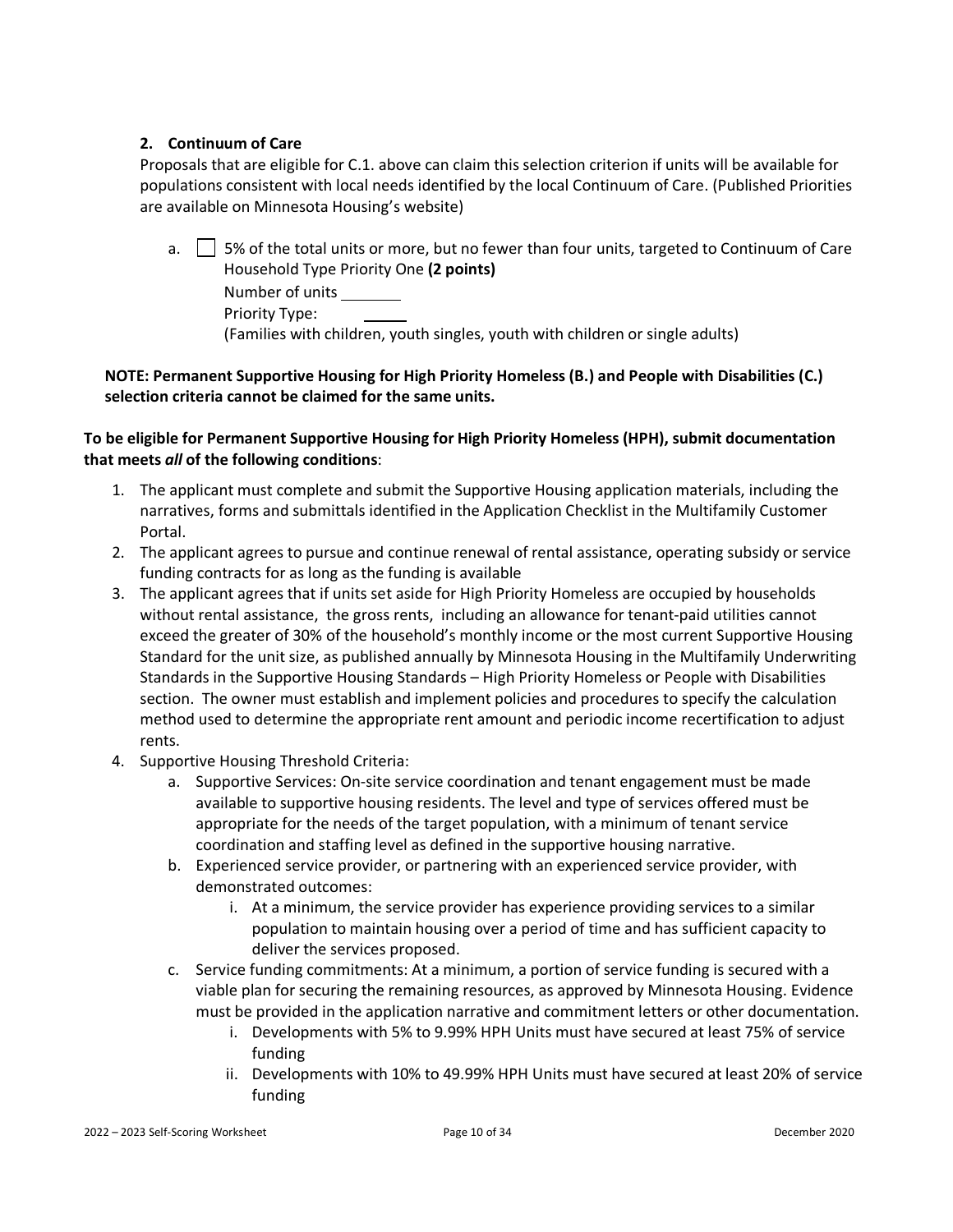- iii. Developments with 50% to 100% HPH Units must have secured at least 5% of service funding
- d. Coordinated Entry and serving highest need households: The property owner must agree to accept high priority households for the HPH supportive housing units through Coordinated Entry.

A proposal that claims this category and is selected to receive HTCs will be required to comply with the reporting requirements for Permanent Supportive Housing for High Priority Homeless, as defined by Minnesota Housing. The LURA and Minnesota Housing loan documents may contain performance requirements related to these permanent supportive housing units for High Priority Homeless and may be recorded with the property.

### <span id="page-10-0"></span>**D. People with Disabilities (PWD) (7 to 13 points):**

### Select one:

- 1. **Tier 1:** Permanent housing proposals that are **not restricted to persons of a particular age group** and in which a minimum of 5% of the total units, but no fewer than four units, are set aside and rented to persons with a disability as defined below. Select the number of units set aside for people with disabilities:
	- a. 15% to 25% of the total units, but no fewer than six units **(10 points)** Number of units
	- b. 10% to 14.99% of the total units, but no fewer than five units **(9 points)** Number of units
	- c.  $\vert$  5% to 9.99%, of the total units, but no fewer than four units **(7 points)** Number of units

### **OR**

2. **Tier 2**: People with Disabilities (PWD) units that will use 811 Project Rental Assistance (PRA): Permanent housing proposals that are not restricted to persons of a particular age group and in which a minimum of 5% of the total units, but no fewer than five units, are set aside and rented to persons with a disability as defined below.

Applicant must **provide the required Section 811 PRA Pre-application prior to the application deadline. The due date will be established prior to the application deadline**. Failure to submit all required preapplication materials may result in rejection of the pre-application. Minnesota Housing will further evaluate the feasibility of the 811 PRA units during the formal application review process and reserves the right to not award the PWD points for 811 PRA units.

Select the number of units set aside for people with disabilities that will use 811 PRA. The total number of 811 PRA units **cannot** exceed 11 units. Section 811 program requirements limit the percentage of supportive housing units. The total number of supportive housing units (HPH, homeless, PWD) in the project **cannot** exceed 25% of the total units.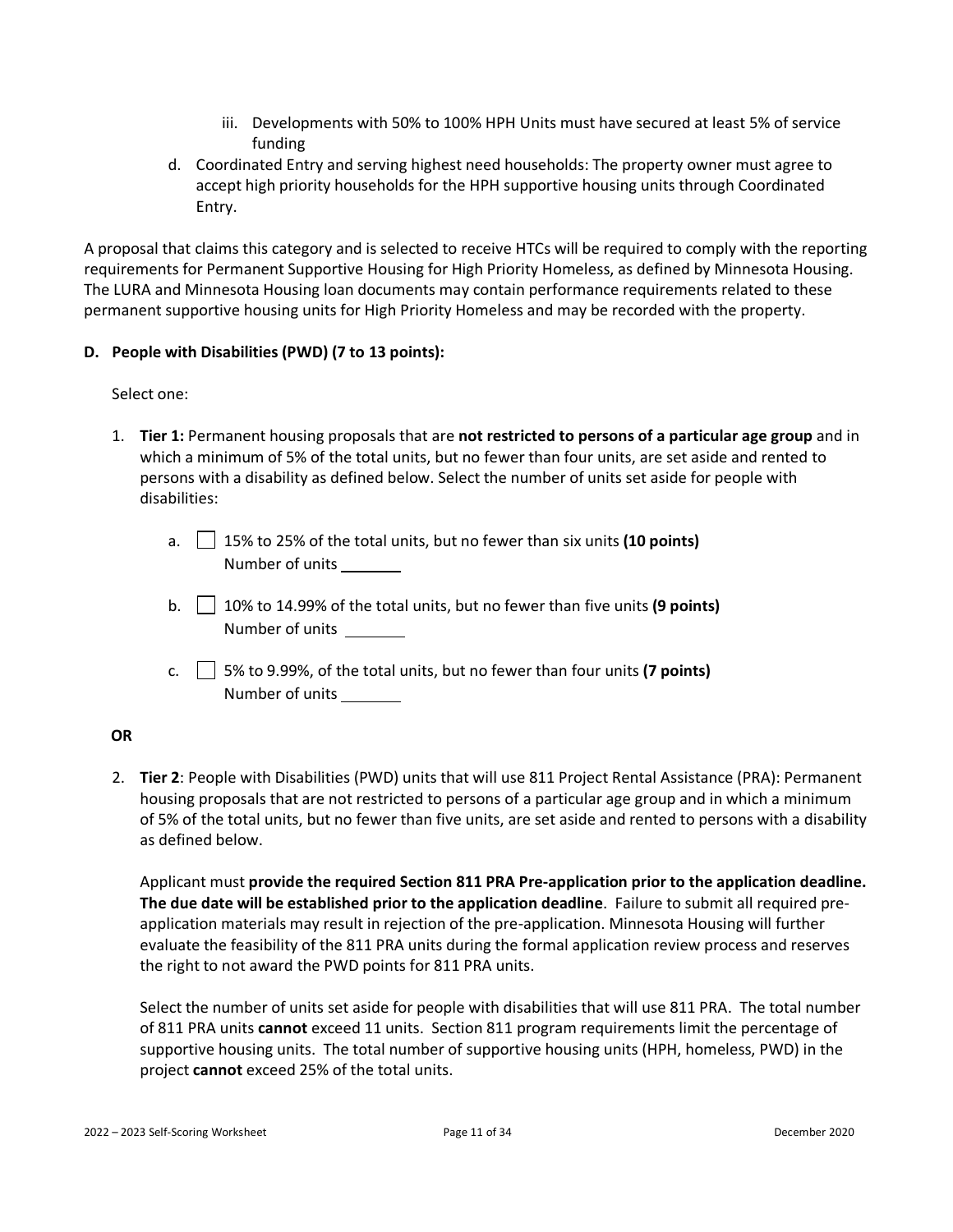- a. 15% to 25% of the total units, but no fewer than ten units **(13 points)** Number of units
- b. 10% to 14.99% of the total units, but no fewer than seven units **(11 points)** Number of units
- c. 5% to 9.99% of the total units, but no fewer than five units **(9 points)** Number of units

A percentage of the units are set aside and rented to persons with any of the following disabilities<sup>[8](#page-11-0)</sup>:

- 1. A serious and persistent mental illness as defined in Minn. Stat. § 245.462, subdivision 20, paragraph (c)
- 2. A developmental disability as defined in United States Code, Title 42, Section 6001, paragraph (5), as amended
- 3. Assessed as drug dependent as defined in Minn. Stat. § 254A.02, subdivision 5, and are receiving or will receive care and treatment services provided by an approved treatment program as defined in Minn. Stat. § 254A.02, Subdivision 2
- 4. A brain injury as defined in Minn. Stat. § 256B.093, Subdivision 4, paragraph (a)
- 5. Permanent physical disabilities that substantially limit major life activities, if at least 50% of the units in the project are accessible as provided under Minnesota Rules Chapter 1341. **NOTE:**
	- Projects that meet the Round 1 Minimum Threshold C5 (persons with physical disabilities) as well as any other Minimum Threshold (page 4 of the SSW) may count any units rented to persons with a physical disability in their total units, even if the statutory 50% requirement of C5 is not met.
	- Projects that meet the Round 1 Minimum Threshold only with Threshold C5 must meet the statutory requirement that 50% of units must be accessible. Minnesota Housing considers accessible units to be Type A and B units as identified in the referenced Chapter 1341, also known as the Accessibility Code.
	- If the minimum threshold is not required then statutory requirement pertaining to accessible units is not applicable.
	- The definition of permanent physical disability is not limited to persons with mobility impairment.

### **NOTE: Permanent Supportive Housing for High Priority Homeless (C.) and People with Disabilities (D.) selection criteria may not be claimed for the same units.**

**NOTE: Age restricted projects cannot claim the People with Disabilities selection criterion (D.)** 

#### **To be eligible under People with Disabilities, submit documentation that meets all of the following conditions:**

1. The applicant must submit the People with Disabilities narratives and any other forms and submittals identified in Application Checklist in the Multifamily Customer Portal.

2022 – 2023 Self-Scoring Worksheet Page 12 of 34 December 2020

<span id="page-11-0"></span><sup>8</sup> **Specific performance requirement relief provisions are available for projects that meet the People with Disabilities Selection Criterion for "PWD Units."** Reference Section 6.A. of the HTC QAP for additional details. Specific performance requirements may be incorporated into the LURA and deferred loan documents recorded with the property.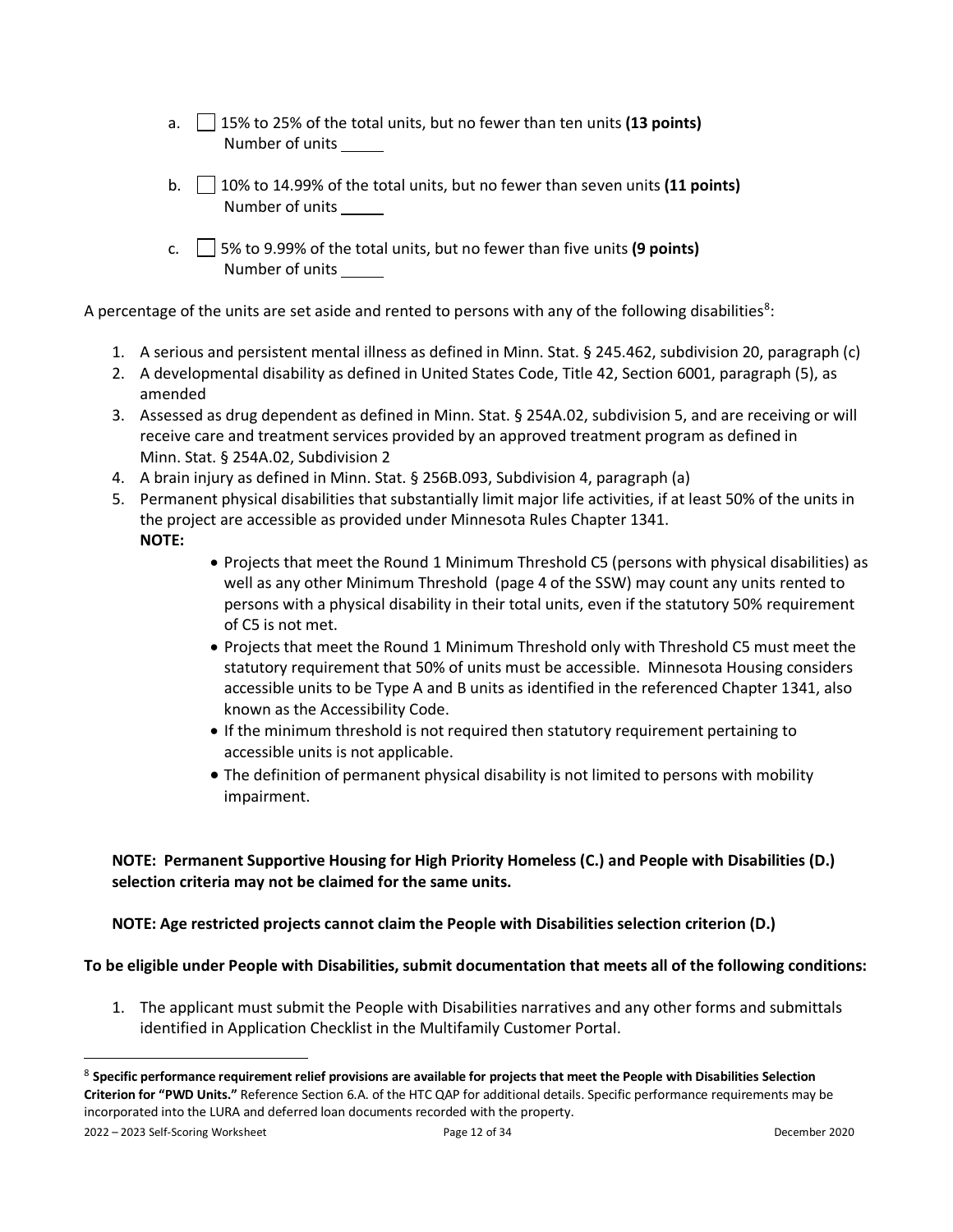- 2. The applicant must submit a signed Service Agreement. Applicant can either complete the signature page (must be completed by both parties) attached to the People with Disabilities Narrative or submit a separate signed service agreement.
- 3. The applicant agrees to pursue and continue renewal of rental assistance, operating subsidy or service funding contracts for as long as the funding is available.
- 4. The application must meet the following threshold criteria as evidenced in the People with Disabilities Narrative and Service Agreement:
	- a. Target population: The target population(s) of people with disabilities must be clearly defined in the narrative (e.g., mental illness, developmental disability, physical disability).
	- b. Units are restricted to households with incomes at or below 30% MTSP income limits.
	- c. The applicant agrees that if units set aside for People with Disabilities are occupied by households without rental assistance, the gross rents, including an allowance for tenantpaid utilities, cannot exceed the greater of 30% of the household's monthly income or the most current Supportive Housing Standard for the unit size, as published annually by Minnesota Housing in the Multifamily Underwriting Standards in the Supportive Housing Standards – High Priority Homeless or People with Disabilities section. The owner must establish and implement policies and procedures to specify the calculation method used to determine the appropriate rent amount and periodic income recertification to adjust rents.
	- d. Service Agreement: The property owner must have an agreement with the county or tribal human services office specifying:
		- i. How outreach will be provided to the target population
		- ii. How eligible applicants will be referred to the property management agent
		- iii. How services will be provided to tenants
		- iv. How the service entity will communicate and coordinate with property management
	- e. Units for individuals with disabilities must be provided in an integrated setting.

#### <span id="page-12-0"></span>**2. Serves Lowest Income for Long Durations**

**Projects with new or existing rental assistance can take points under Preservation (A.) or Rental Assistance (B.). The Serves Lowest Income selection criterion (C.) can only be claimed for units that generally do not have rental assistance. The definitions explained below determine which criteria the project qualifies for and the project is only eligible for points in that criteria.** 

### <span id="page-12-1"></span>**A. Preservation (15 to 40 points):**

#### **Thresholds:**

Applicants seeking Preservation must read the descriptions and then select one of the following three Thresholds:

- 1. | | Risk of Loss Due to Market Conversion
	- a. Expiration of contract/use-restrictions
		- Existing property at risk of conversion to market rate housing within five years of application date, and conversion is not prohibited by existing financing or use restrictions; OR
		- ii. Existing HTC developments eligible to exercise their option to file for a Qualified Contract, and have not previously exercised their option; AND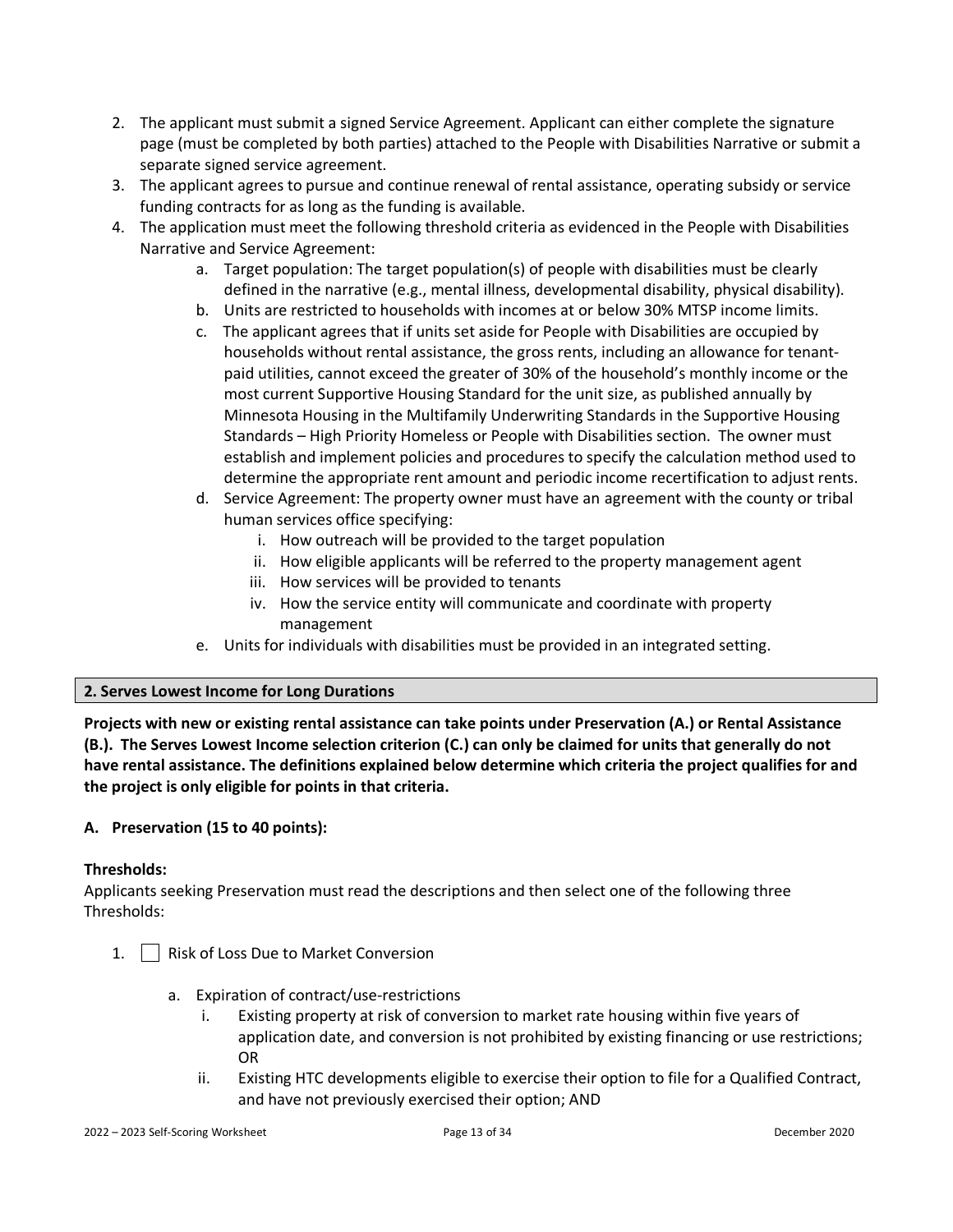- b. Market for conversion evidenced by low physical vacancy rate (4% or lower) for market rate comparable units (comparable units to be validated by Minnesota Housing at Minnesota Housing's discretion); AND
- c. Market for conversion evidenced by one or more of the following:
	- i. An appraisal commissioned by Minnesota Housing within a year of the application date where the as-is unrestricted value is equal to or greater than the as-is restricted value; OR
	- ii. For properties with Section 8 contracts, a Rent Comparability Study acceptable to Minnesota Housing staff and reviewers which was completed within a year of the application date that shows current rents are below comparable market rents; OR
	- iii. A market study approved by Minnesota Housing completed within a year of the application date that shows current rents are below comparable market rents and that the property has comparable location, amenities and condition to convert to market rate; AND
- d. Fifteen (15) or more years have passed since the award of the existing federal assistance and the HTC placed in service date (if applicable) for projects claiming Existing Federal Assistance, or 15 years must have passed since the closing of the loan that created rent and income restrictions or the most recent HTC placed in service date for projects claiming Critical Affordable Units.

### **NOTE: Minnesota Housing, at its sole discretion, must agree that a market exists for a conversion to market rate housing.**

- 2. | Risk of Loss Due to Critical Physical Needs
	- a. Fifteen (15) or more years have passed since the award of the Existing Federal Assistance and the HTC placed in service date (if applicable) for projects claiming Existing Federal Assistance, or 15 years must have passed since the closing of the loan that created rent and income restrictions or the most recent HTC placed in service date for projects claiming Critical Affordable Units; AND
	- b. Critical physical needs identified by third party assessment to support the following conclusions:
		- i. Repair/replacement of major physical plant components have been identified that will result in 15+ years sustained operations; AND
		- ii. Identified scope of critical physical needs exceeds the available reserves by at least \$5,000 per unit, as evidenced by the Three Year Critical Needs Model;

### **NOTE: Minnesota Housing will conduct an inspection of the development and must agree with applicant on scope of work, severity levels and cost estimates.**

- 3. **Herefy Capacity/Program Commitment** 3. **Risk of Loss Due to Ownership Capacity/Program Commitment** 
	- a. Fifteen (15) or more years have passed since the award of the Existing Federal Assistance and the HTC placed in service date (if applicable) for projects claiming Existing Federal Assistance, or 15 years must have passed since the closing of the loan that created rent and income restrictions or the most recent HTC placed in service date for projects claiming Critical Affordable Units; AND
	- b. One of four conditions exist:
		- i. Existing conditions created by the current owner such as bankruptcy, insolvency, default, foreclosure action, unpaid taxes and assessments, on-going lack of compliance with lenders or terms of federal assistance, or self-determination by non-profit board are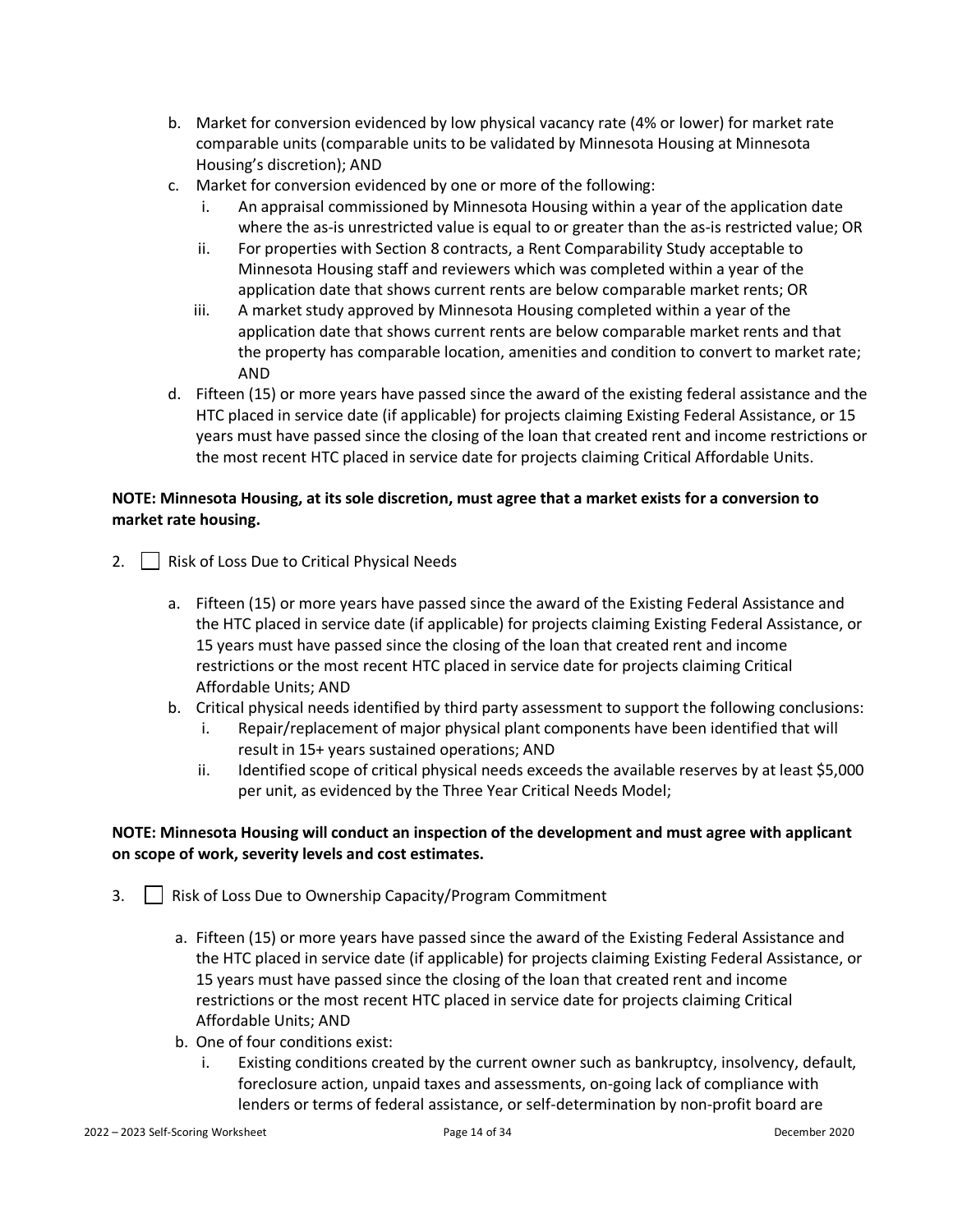severe enough to put the property at significant risk of not remaining decent, safe and affordable. Ownership must be transferred to an unrelated party; OR

- ii. The property has been or will be acquired from an unrelated party within three years of the application date after being offered for sale on the open market after an opt-out notice for the HAP contract had been submitted to Minnesota Housing; OR
- iii. The property has been or will be acquired from an unrelated party within 3 years of the application date as a result of a PARIF Right of First Refusal being exercised; OR
- iv. The acquisition of a property with USDA Rural Development rental assistance has occurred or will occur when the current or previous owner intends or intended to allow the existing USDA Rural Development mortgage to mature and has turned down offers from USDA Rural Development to reamortize the mortgage. Must apply within five years of maturity date and within three years of acquisition.

**NOTE: Minnesota Housing, at its sole discretion, must agree that a change in ownership is necessary for units to remain decent, safe or affordable.**

#### **Criteria:**

### 1. **Existing Federal Assistance – Tier I – project based rental assistance/operating subsidies (15 to 40 points)**

Definition: Any housing receiving project-based rental assistance or operating subsidies under a U.S. Department of Housing and Urban Development (HUD), U.S. Department of Agriculture Rural Development (RD), Native American Housing Assistance and Self Determination Act (NAHASDA) or other program that is not scheduled to sunset or expire. Properties that have converted their type of federal rental assistance through the Rental Assistance Demonstration program, Component 2 (RAD 2), and RAD for Project Rental Assistance Contracts (PRAC) are eligible. Such assistance must have been committed to the property at least 15 years prior to the year of application.

Owner will continue renewals of existing project based housing subsidy payment contract(s) for as long as the assistance is available. Except for "good cause," the owner will not evict existing subsidized residents and must continue to renew leases for those residents.

Developments with qualified Existing Federal Assistance and which have secured additional federal rental assistance (including through an 8bb transfer) must count the total number of assisted units below. Such units are not eligible to be counted under Rental Assistance.

#### a. Existing Federally Assisted Units:

- i.  $|$   $|$  100% of the total units are federally assisted **(40 points)** Number of units
- ii. 75.01% 99.99% of the total units are federally assisted **(32 points)** Number of units
- iii. 50.01 75% of the total units are federally assisted **(25 points)** Number of units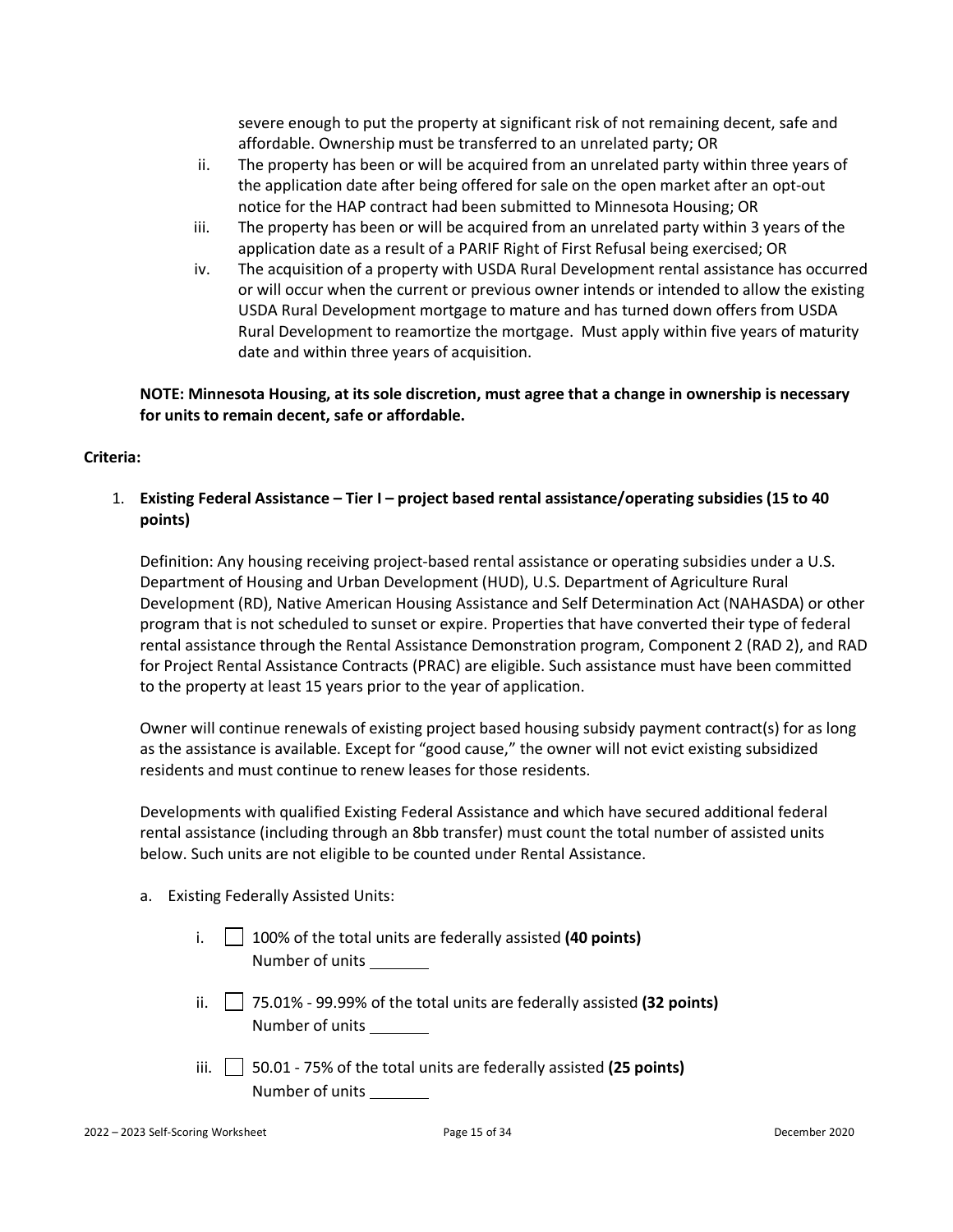- iv. 25.01% 50% of the total units are federally assisted **(20 points)** Number of units
- v. | Less than 25% of the total units are federally assisted (15 points) Number of units

#### **OR**

#### 2. **Existing Federal Assistance—Tier 2 (15 points)**

a.  $\Box$  Any housing which is federally assisted with a current recorded deed restriction limiting rent or income restrictions at or below the greater of 80% of statewide median income or area median income. Federal assistance includes existing public housing units, including converting through Rental Assistance Demonstration Program, Component 1 (RAD 1), HTC units, Rural Development funded units without rental assistance and Existing Federal Assistance not described in paragraph B. above (e.g., 202, 236). Applicants who claim points under this category agree to restrict at least 50% of the units to rents and incomes at or below 50% MTSP.

#### **OR**

#### 3. **Critical Affordable Units at Risk of Loss (15 points)**

a.  $\Box$  Any housing with a current recorded deed restriction limiting rent or income restrictions at or below the greater of 80% of statewide median income or area median income under another non-federal program, including state, local or intermediary funds. Applicants who claim points under this category agree to restrict at least 50% of the units to rents and incomes at or below 50% MTSP.

### **NOTE: Preservation (A.2. and A.3.) and Serves Lowest Income (C.) selection criteria cannot be claimed for the same units.**

**NOTE: Serves Lowest Income selection criterion cannot be claimed for units that qualify for units that have new or existing rental assistance. This would include People with Disabilities - Tier 2- Section 811 PBRA (2.D.2.), Preservation– Tier 1- Existing Federal Assistance (A.1.), and Rental Assistance (B.).** 

#### <span id="page-15-0"></span>**B. Rental Assistance (6 to 26 points):**

1. Priority is given to an owner who submits with the application a **project-specific, fully executed binding commitment** (i.e., binding Resolution/binding Letter of Approval from the governing body) for projectbased rental assistance which is effectively project-based by written contract or for project-based vouchers (PBVs) awarded in accordance with 24 CFR Ch. IX, Section 983.51. For the purposes of this category, project-based rental assistance is defined as a project-specific funding stream that supports the operations of the property, reduces the tenant rent burden, and provides for the tenant paid portion of rent to be no greater than 30% of household income.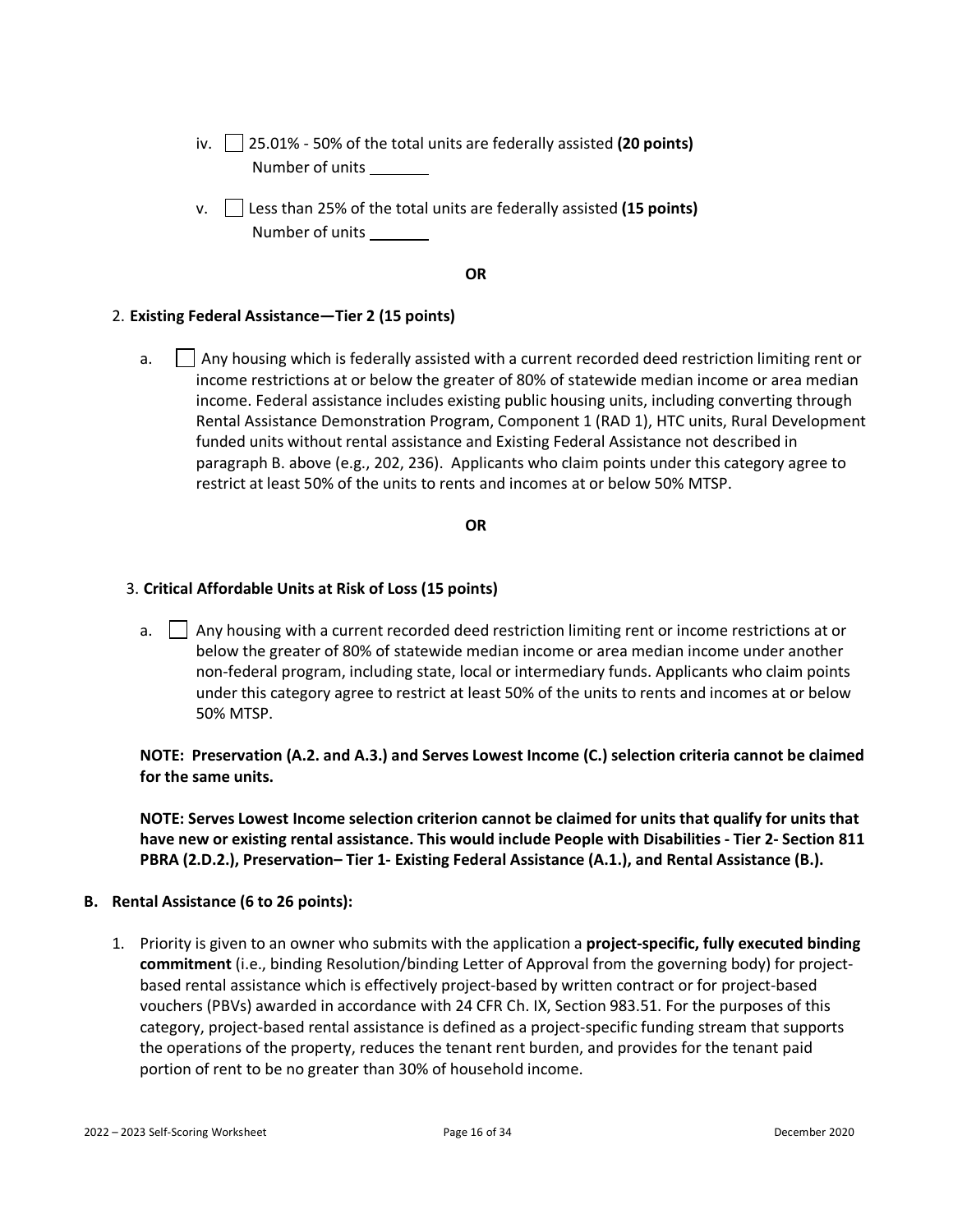**Minnesota Housing, at its sole discretion, will consider rental assistance programs with alternative rent structures as proposed by the applicant, where households may pay more than 30% of their household income when the program goals align with the needs of low-income populations such as with the Moving to Work and site-based Housing Support programs. For all other types of rental assistance programs with an alternative rent structure, the applicant must submit commitment documentation that includes details regarding the rent structure, tenant paid portion of household income, program structure, goals, and population served.**

- New or transferred federal rental assistance contracts that were executed within the past 15 years are eligible. This includes transfers of existing Section 8 contracts under the 8bb notice to new construction projects or existing developments that currently have no Existing Federal Assistance.
- Site-based Housing Support<sup>[9](#page-16-0)</sup> and awards of project-based McKinney Vento Continuum of Care funding will be considered project-based rental assistance.
- Privately funded rental assistance must demonstrate a commitment of a minimum of four years. Documentation must also contain language regarding the possibility of future renewals. Be aware that rental assistance from non-governmental organizations will not be treated the same as governmental rental assistance when determining tenant income eligibility for compliance purposes. See the Scoring Guide for more information.
- A current request for Minnesota Housing Rental Assistance is not eligible to claim this category. A past award of existing Rental Assistance will be counted toward meeting the required percentages.

For developments that agree to set aside units and have the required binding commitment for the associated percentage of units with project based rental assistance units as follows. Select one option from a-f. In addition, by selecting an option, the development agrees to continue renewals of existing project-based housing subsidy payment contract(s) for a **minimum 10 years** from the later of the last placed in service date for any building in the property or loan closing. Applicant agrees that rents will remain affordable at 50% MTSP income limits for a 10 year period if the rental assistance is not available for the full period $10$ .

- a. 100% of the total units for project-based rental assistance **(19 points)** Number of units
- b. Between 51.1% to 99.9% of the total units **(16 points)** Number of units
- c.  $\vert$  20.1% to 51% of the total units (13 points) Number of units
- d. 10.1% to 20% of the total units, with a minimum of four units **(10 points)** Number of units

<span id="page-16-0"></span><sup>9</sup> Formerly known as Group Residential Housing.

<span id="page-16-1"></span><sup>10</sup> **Specific performance requirement relief provisions are available for projects claiming the Rental Assistance Selection Criterion for "RA Units."** Reference Chapter 6.A. of the HTC QAP additional details. Specific performance requirements may be incorporated into the LURA and deferred loan documents recorded with the property.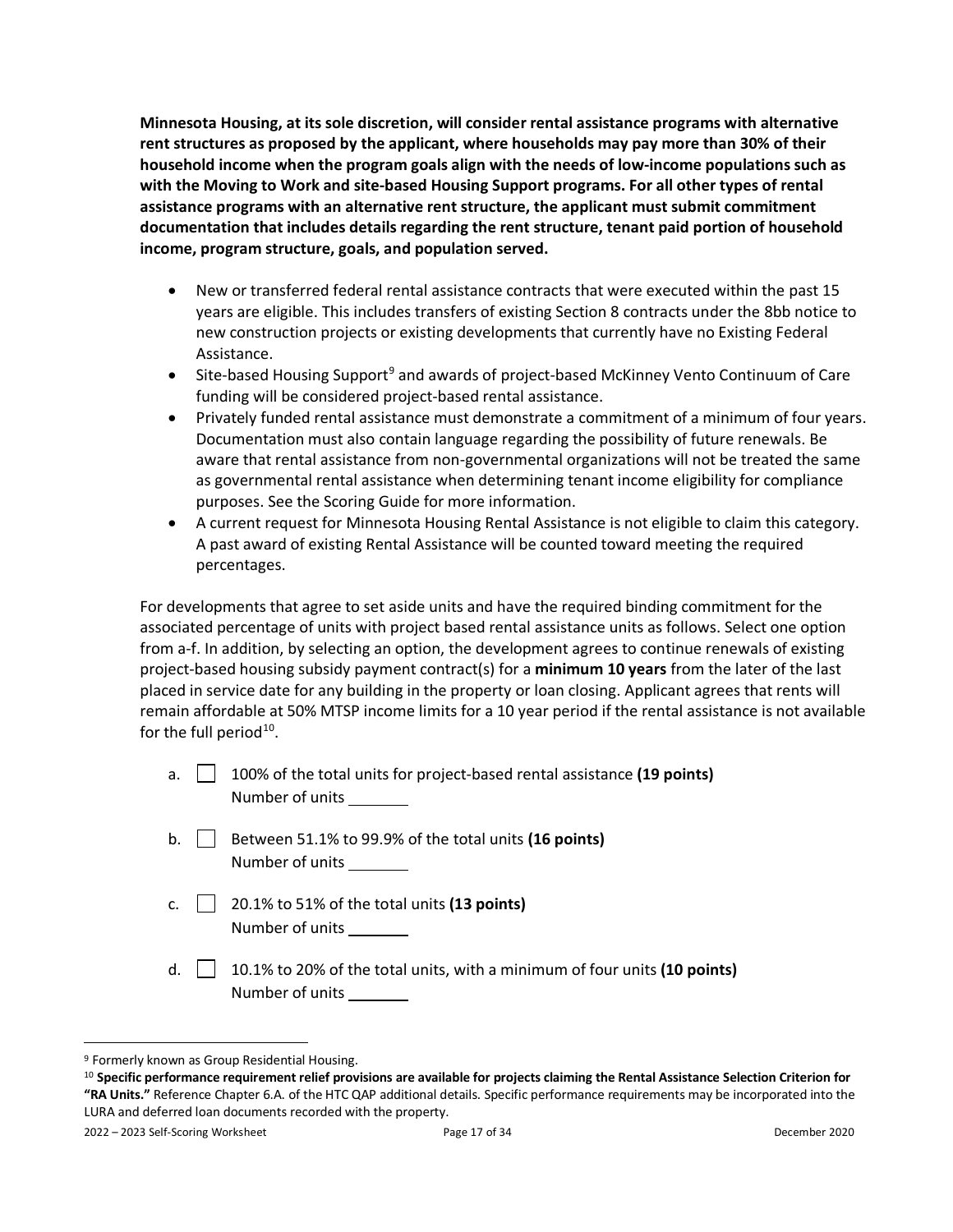- e.  $\vert \vert$  5% to 10% of the total units, with a minimum of four units (**7 points**) Number of units
- f. Less than 5% of the total units, a minimum of four units **(6 points)** Number of units

#### <span id="page-17-0"></span>2. **Further Restricting Rental Assistance**

Projects that are eligible under B. 1. a - f above and have rental assistance (as described above), that agree to further restrict units to households whose incomes do not exceed 30% of MTSP income limit for a 10 year period $^{11}$ .

Select one:

| a. | 75.1% to 100% of the total units (7 points)<br>Number of units                            |
|----|-------------------------------------------------------------------------------------------|
| b. | 50.1% to 75% of the total units (6 points)<br>Number of units                             |
| C. | 25.1% to 50% of the total units (5 points)<br>Number of units                             |
| d. | 15.1% to 25% of the total units (4 points)<br>Number of units                             |
| e. | 5% to 15%, of the total units, but no fewer than four units (3 points)<br>Number of units |

**NOTE: Rental Assistance selection criterion cannot be claimed if the development qualifies for or is claiming Existing Federal Assistance under the Preservation – Tier 1 criterion. Rental assistance under the Rental Assistance Demonstration Program (components I or II) or the Public Housing Program are also not eligible. Any public housing repositioning that results in project based vouchers or project based rental assistance is also not eligible.**

**NOTE: Serves Lowest Income selection criterion cannot be claimed for units that qualify as units that have new or existing rental assistance. This would include People with Disabilities - Tier 2 – Section 811 PBRA (2.D.2.), Preservation – Tier 1- Existing Federal Assistance (A.1.), and Rental Assistance (B.).**

To claim the criterion, the applicant must comply with all program requirements for the assistance at application, including maintaining rents within the appropriate payment standard for the project area in which the project is located for the full compliance and extended use period of the HTCs.

Rent for assisted units must be at or below Fair Market Rents (or appropriate payment standard for the project area). Eligibility and agreeing to a minimum number of assisted units does not release owners from their

<span id="page-17-1"></span><sup>11</sup> **Specific performance requirement relief provisions are available for projects claiming the Rental Assistance Selection Criterion for Further Restricted Rental Assisted Units ("FRRA Units").** Reference Chapter 6.A. of the QAP for additional details. Specific performance requirements may be incorporated into the LURA and deferred loan documents recorded with the property.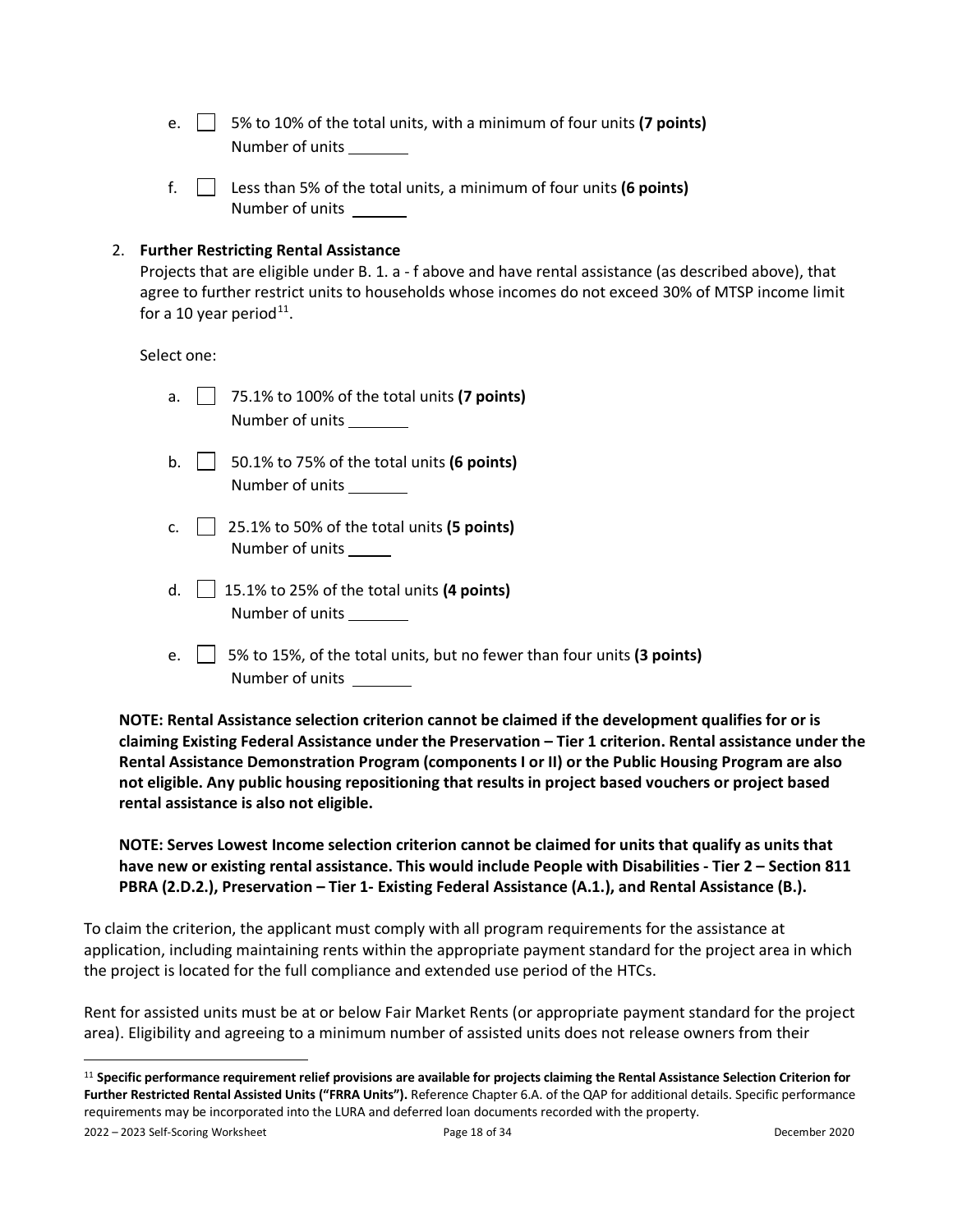obligations under the Minnesota Human Rights Act and Section 42 prohibiting refusal to lease to the holder of a voucher of eligibility under Section 8 of the United States Housing Act of 1937 because of the status of the prospective tenant as such a holder.

#### <span id="page-18-0"></span>**C. Serves Lowest Income Tenants/Rent Reduction (8 to 20 points):**

1. The project agrees to restrict the rents for a percentage of the units in the project. Eligible units **cannot** have project based rental assistance and the rents must be based on gross rent level, including utilities. Rents must be affordable to households whose incomes do not exceed 50% of MTSP income limits as published by HUD. MTSP rent limits are available on Minnesota Housing's website

The applicant agrees to maintain the deeper rent structuring for which selection points are requested.

This selection will restrict rents only (tenant incomes will not be restricted to the 50% income level by claiming this section).

- a. 100% of the restricted unit rents affordable to households with incomes at the county 50% HUD MTSP income limit **(13 points)** Number of units
- b.  $\Box$  At least 50% of the restricted unit rents affordable to households with incomes at the county 50% HUD MTSP income limit **(8 points)** Number of units
- c.  $\Box$  Projects that are eligible for 1.a. or 1.b. above and agree to further restrict units to the county 30% MTSP rent limit.
	- i. 30% to 40% of the restricted units **(7 points)** Number of units
	- ii. 20% to 29.99% of the restricted units **(6 points)** Number of units
	- iii. 10% to 19.99% of the restricted units **(5 points)** Number of units
	- iv. 5% to 9.99% of the restricted units **(4 points)** Number of units

**NOTE: Preservation (A.2. and A.3.) and Serves Lowest Income (C.) selection criteria cannot be claimed for the same units.** 

**NOTE: Serves Lowest Income selection criterion cannot be claimed for units that qualify for units that have new or existing project based rental assistance. This would include People with Disabilities - Tier 2- Section 811 PBRA (2.D.2.), Preservation– Tier 1- Existing Federal Assistance (A.1.), and Rental Assistance (B.).**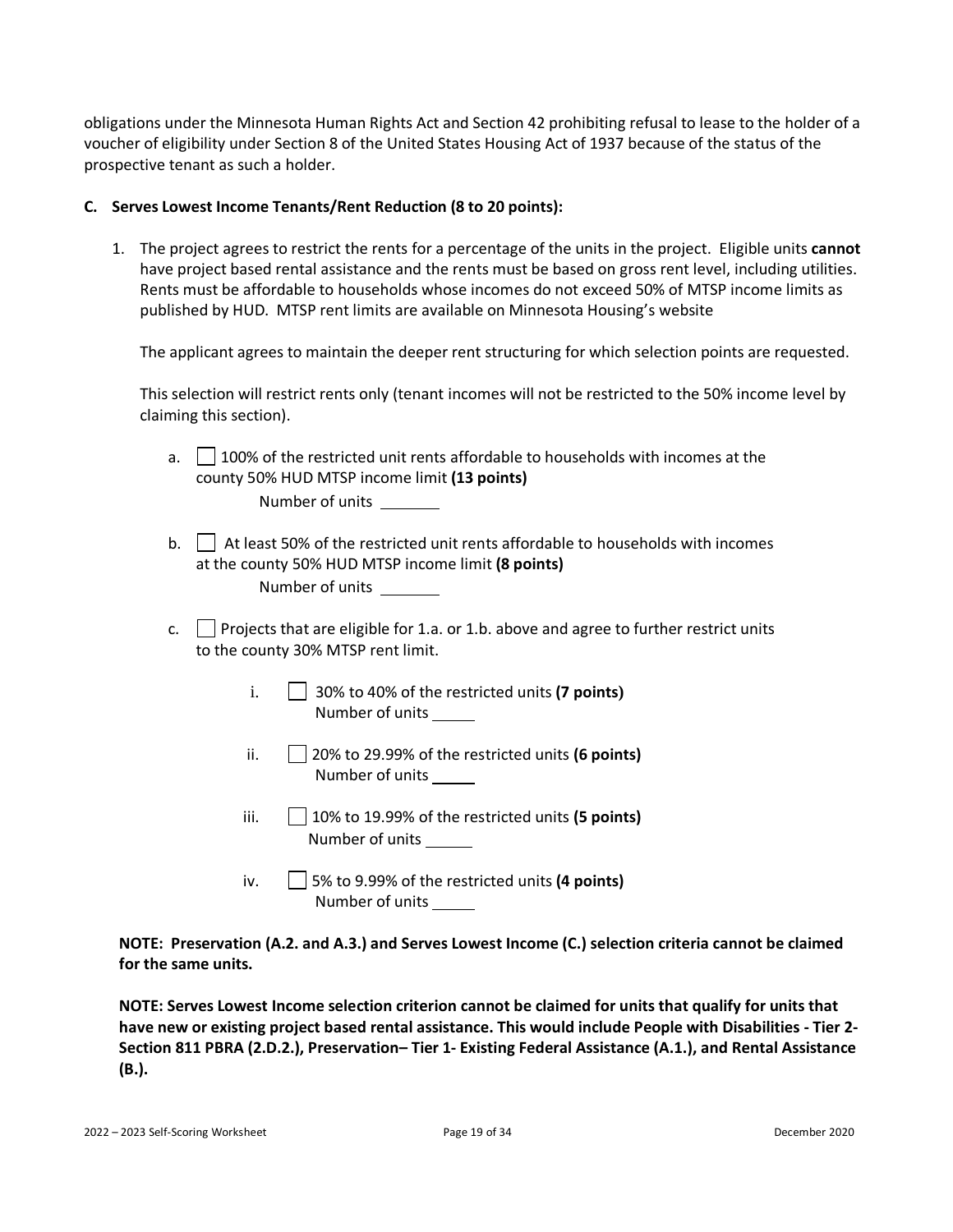The applicant must demonstrate, to the sole satisfaction of Minnesota Housing, that the property can achieve these reduced rents and remain financially feasible [IRC § 42(m)(2)]. Contingent upon financial plans demonstrating feasibility, positive cash flow on a 15-year pro forma and gaining Minnesota Housing management approval (for management, operational expenses, and cash flow assumptions).

### <span id="page-19-0"></span>**D. Long Term Affordability (8 to 9 points):**

For an HTC project, the owner agrees to extend the long-term affordability of the project by agreeing to extend the term of the LURA beyond 30 years by choosing an option below. The owner also agrees that the Qualified Contract provisions of IRC §§ 42(h)(6)(E)(i)(II) and 42(h)(6)(F) (which provision would permit the owner to terminate the restrictions under this agreement at the end of the compliance period in the event Minnesota Housing does not present the owner with a qualified contract for the acquisition of the project) do not apply to the project for the term of the LURA.

For a deferred loan project, the owner agrees to extend the term of the declaration beyond 30 years.

Select one:

- a. The HTC project will extend the term of the LURA and waive the right to Qualified Contract for a minimum of 50 years and/or the deferred loan project will extend the term of the deferred loan declaration to 50 years. **(9 points)**
- b.  $\Box$  The HTC project will extend the term of the LURA and waive the right to Qualified Contract for a minimum of 40 years and/or the deferred loan project will extend the term of the deferred loan declaration to 40 years. **(8 points)**

#### <span id="page-19-1"></span>**3. Increasing Geographic Choice**

- <span id="page-19-2"></span>**A. Need for More Affordable Housing Options (8 to 10 points):**
	- 1. Projects located in communities with a need for more affordable housing options because either there is a low share of affordable rental housing compared to all housing options in a community or a large share of renters are cost burdened by their rent. Select one:
		- a. **Tier 1 Tracts or Cities, and Reservations**: Those in the 80th percentile or higher in the highest share of cost burdened renters or in the lowest share of affordable rental housing relative to the community type. Tribal Reservations and communities are also considered Tier 1 for having a need for more affordable housing options. **(10 points)**
		- b. **Tier 2 Tracts or Cities:** Those in the 50th-79th percentile in the highest share of cost burdened renters or in the lowest share of affordable housing relative to the community type. **(8 points)**

#### <span id="page-19-3"></span>**B. Workforce Housing Communities (3 to 6 points):**

1. Projects located in or near a city or township needing workforce housing (communities having a large number of jobs or job growth, individual employer growth, or having a large share of their workforce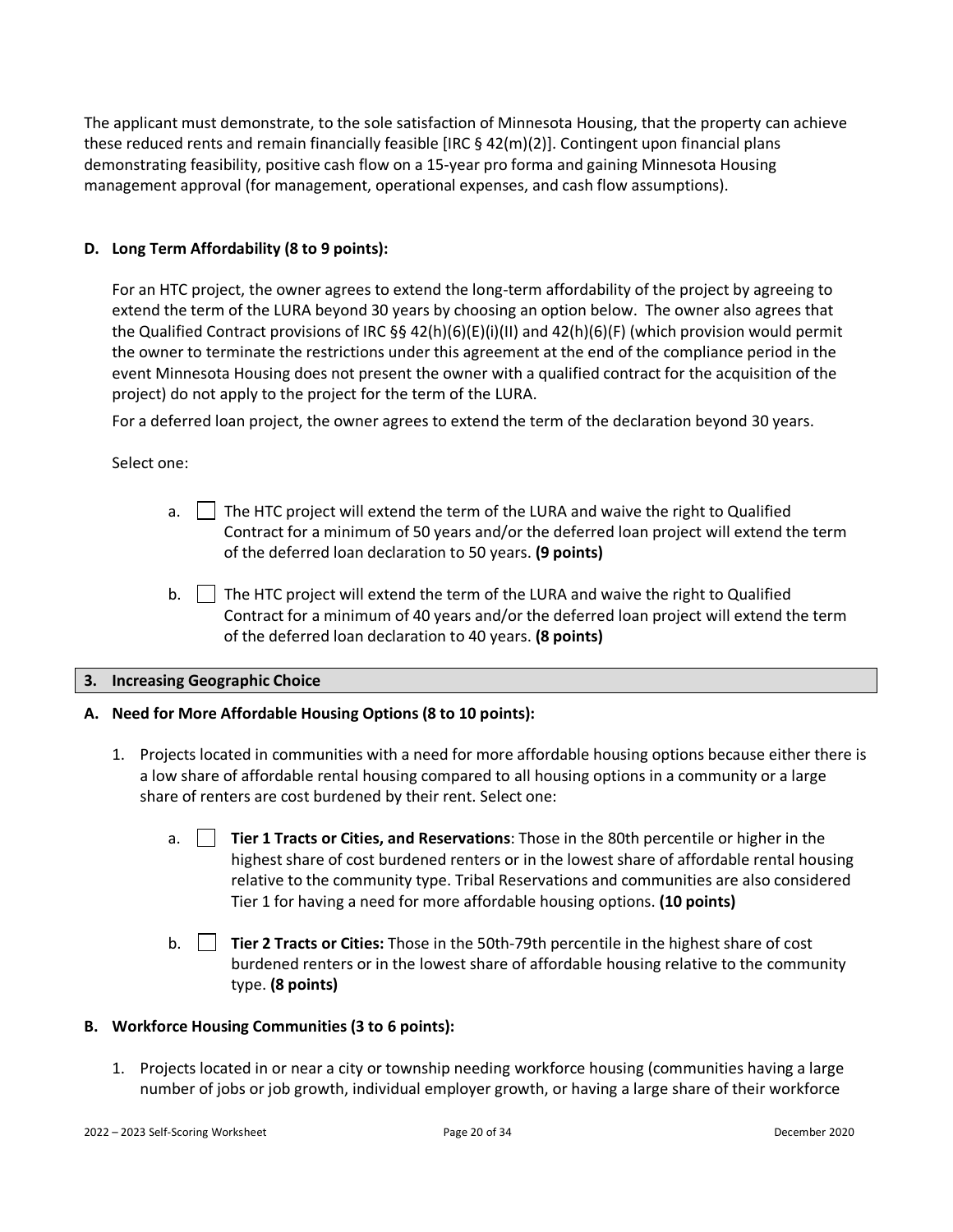commuting long distances, as outlined in the Workforce Housing Communities Methodology). Select one:

- a. **The proposed housing is in a Top Job Center or Net Five Year Job Growth Community (6 points)**
- $b.$  The proposed housing is in an Individual Employer Growth community where an individual employer has added at least 100 net jobs (for permanent employees of the company) during the previous five years, as evidenced by documentation signed by an authorized representative of the company, subject to validation by Minnesota Housing **(6 points)**
- c. The proposed housing is in a Long Commute Community **(3 points)**

In the Metropolitan Area, project locations must be within five miles of a workforce housing city or township. In Greater Minnesota, project locations must be within ten miles of a workforce housing city or township.

### <span id="page-20-0"></span>**C. Transit and Walkability (1 to 9 points):**

- <span id="page-20-1"></span>1. For projects in the **Metropolitan Area**, indicate if the project is located in an efficient community for transportation and transit.
	- a. Access to Transit: To claim access to transit in the Metropolitan Area, a project must be (Select one):
		- i.  $\Box$  Located within one half mile of a planned or existing LRT, BRT, or commuter rail station. Planned stations include those eligible for Livable Communities Demonstration Account (LCDA) Transit Oriented Development (TOD) Grants [\(https://metrocouncil.org/Communities/Services/Livable-](https://metrocouncil.org/Communities/Services/Livable-Communities-Grants/LCA/2020-LCA-TOD-application-guide.aspx)[Communities-Grants/LCA/2020-LCA-TOD-application-guide.aspx\)](https://metrocouncil.org/Communities/Services/Livable-Communities-Grants/LCA/2020-LCA-TOD-application-guide.aspx), but not including Express Bus Stations eligible for LCDA TOD Grants or Metro Transit's Hi-Frequency Network. **(7 points)**
		- ii.  $\vert$  Located within one quarter mile of a high service public transportation fixed route stop defined as those with service from 6 am to 7 pm and has a frequency of approximately every half hour during that time or located within one half mile of an express bus route stop or located within one half mile of a park and ride lot. **(4 points)**
		- iii. Served by demand response/dial-a-ride with prior day notice. This excludes Metro Transit's Transit Link Service. Transit service must be available daily, Monday through Friday for a minimum of 8 hours per day. **(2 points)**
	- b. Walkability: To claim walkability in Minneapolis and Saint Paul, a project must be (Select one):
		- i.  $\Box$  Located in an area with a Walk Score of 80 or more according t[o www.walkscore.com](http://www.walkscore.com/) **(2 points)**
		- ii.  $\Box$  Located in an area with a Walk Score between 60 and 79 according to [www.walkscore.com](http://www.walkscore.com/) **(1 point)**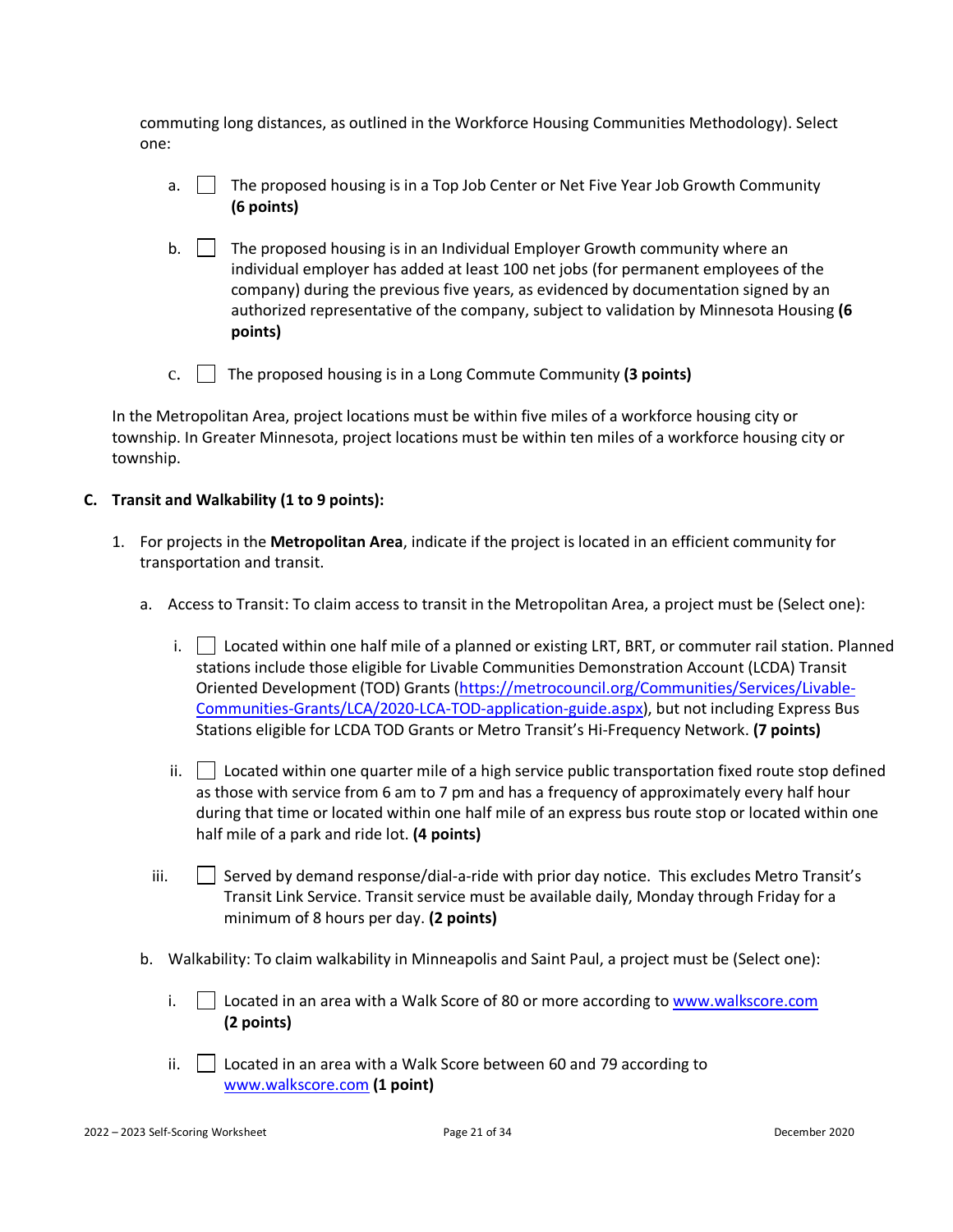- c. Walkability: To claim walkability in suburban communities, a project must be (Select one):
	- i.  $\vert$  Located in an area with a Walk Score of 60 or more according to [www.walkscore.com](http://www.walkscore.com/) **(2 points)**
	- ii. Located in an area with a Walk Score between 50 and 59 according to [www.walkscore.com](http://www.walkscore.com/) **(1 point)**

If applicants would like to request revisions of a location's Walk Score, they should e-mail Walk Score directly with details of the request to **E-mail: [mhfa-request@walkscore.com](mailto:mhfa-request@walkscore.com)**. Walk Score staff will review the request and make necessary adjustments to scoring within 45 business days. If an address cannot be found in the Walk Score tool, use closest intersection within ¼ mile of the proposed location.

- <span id="page-21-0"></span>2. For projects in **Greater Minnesota**, choose from **urbanized areas** and **rural and small urban areas**. Urbanized areas, according to the U.S. Census are places with populations greater than 50,000, and are defined by the Minnesota Department of Transportation (MnDOT) (Greater Minnesota Transit Investment Plan: [http://minnesotago.org/index.php?cID=435\)](http://minnesotago.org/index.php?cID=435) as areas in and around Duluth, East Grand Forks, La Crescent, Rochester, Moorhead, Mankato and St. Cloud. Rural and small urban areas are places with populations fewer than 50,000.
	- b. **Urbanized Areas** (population greater than 50,000):
		- i. Access to Transit: To claim access to transit, a project in a Greater Minnesota urbanized area must be (Select one, see the Transit and Walkability to determine points):
			- 1.  $\Box$  Located within one quarter mile of a planned or existing public transportation fixed route stop. For a planned transit stop to be eligible, applicants must provide detailed location and service information including time and frequency of service, along with evidence of service availability from the transit authority providing service. The planned stop of route must be available daily, Monday through Friday and provide service every 60 minutes for a minimum of 10 hours per day. **(7 points)**
			- 2.  $\Box$  Located between one quarter mile and one half mile of a planned or existing public transportation fixed route stop. For a planned transit stop to be eligible, applicants must provide detailed location and service information including time and frequency of service, along with evidence of service availability from the transit authority providing service. The planned stop of route must be available daily, Monday through Friday and provide service every 60 minutes for a minimum of 10 hours per day.

### OR

Located less than one half mile of an express bus route stop or park and ride lot (**4 points)**

ii. Walkability: To claim walkability, a project in a Greater Minnesota urbanized area must be (Select one):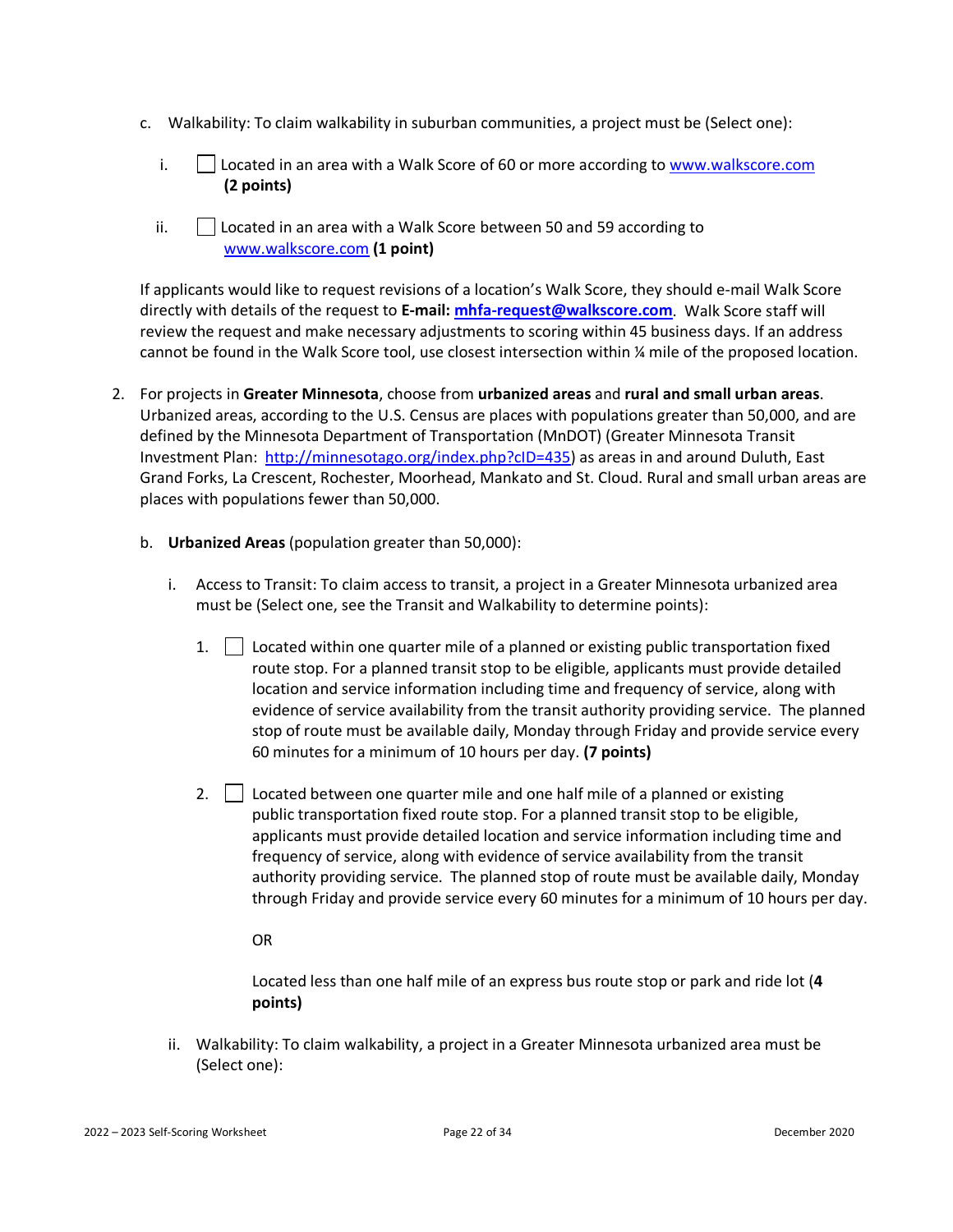- 1. Located in an area with a Walk Score of 70 or more according t[o www.walkscore.com](http://www.walkscore.com/) **(2 points)**
- 2.  $\Box$  Located in an area with a Walk Score between 50 and 69 according to [www.walkscore.com](http://www.walkscore.com/) **(1 point)**
- <span id="page-22-0"></span>c. **Rural and Small Urban Areas** (population fewer than 50,000).

For rural and small urban areas, applicants may claim Location Efficiency by having access to route deviation service or demand response/dial-a-ride, and walkability. Route deviation service is different from fixed route transit in that the vehicle may leave its predetermined route upon request by passengers to be picked up or returned to destinations near the route, after which the vehicle returns to the predetermined route. Passengers may call in advance for route deviations similar to that of demand response/dial-a-ride or access the service at designated route stops without advanced notice. Demand response usually involves curb-to-curb or door-to-door service with trips scheduled in advance (also known as "Dial-A-Ride").

- i. Access to Transit: To claim access to transit, a project in a Greater Minnesota rural and small urban area must be (select one):
	- 1. Within ½ mile of a designated transit stop **OR** served by demand response/dial-a-ride **OR** within 1/2 mile of a commuter rail station, and is available daily, Monday through Friday, providing same day service. Commuter rail stations include the Elk River and Big Lake Stations serviced by Metro Transit's Northstar Commuter Rail. **(7 points)**
	- 2.  $\Box$  Served by demand response/dial-a-ride with prior day or greater notice needed and is available daily, Monday through Friday. **(4 points)**
- ii. Walkability: To claim walkability, a project in a Greater Minnesota rural and small urban area must be (Select one):
	- 1. Located in an area with a Walk Score of 50 or more according t[o www.walkscore.com](http://www.walkscore.com/) **(2 points)**
	- 2.  $\vert$  Located in an area with a Walk Score between 30 and 49 according to [www.walkscore.com](http://www.walkscore.com/) **(1 point)**

#### <span id="page-22-1"></span>**4. Supporting Community and Economic Development**

#### <span id="page-22-2"></span>**A. Community Development Initiative (3 points):**

1. Project contributes to active implementation of a Community Development Initiative to address locally identified needs and priorities, with active engagement by local stakeholders. The initiative can be created by, and involve engagement from, a wide variety of public and private local community development partners such as cities, counties, employers, private foundations, public housing authorities, or other community stakeholders. The plan must contain more components than the project itself. Documentation must be provided that addresses four requirements for the Community Development Initiative: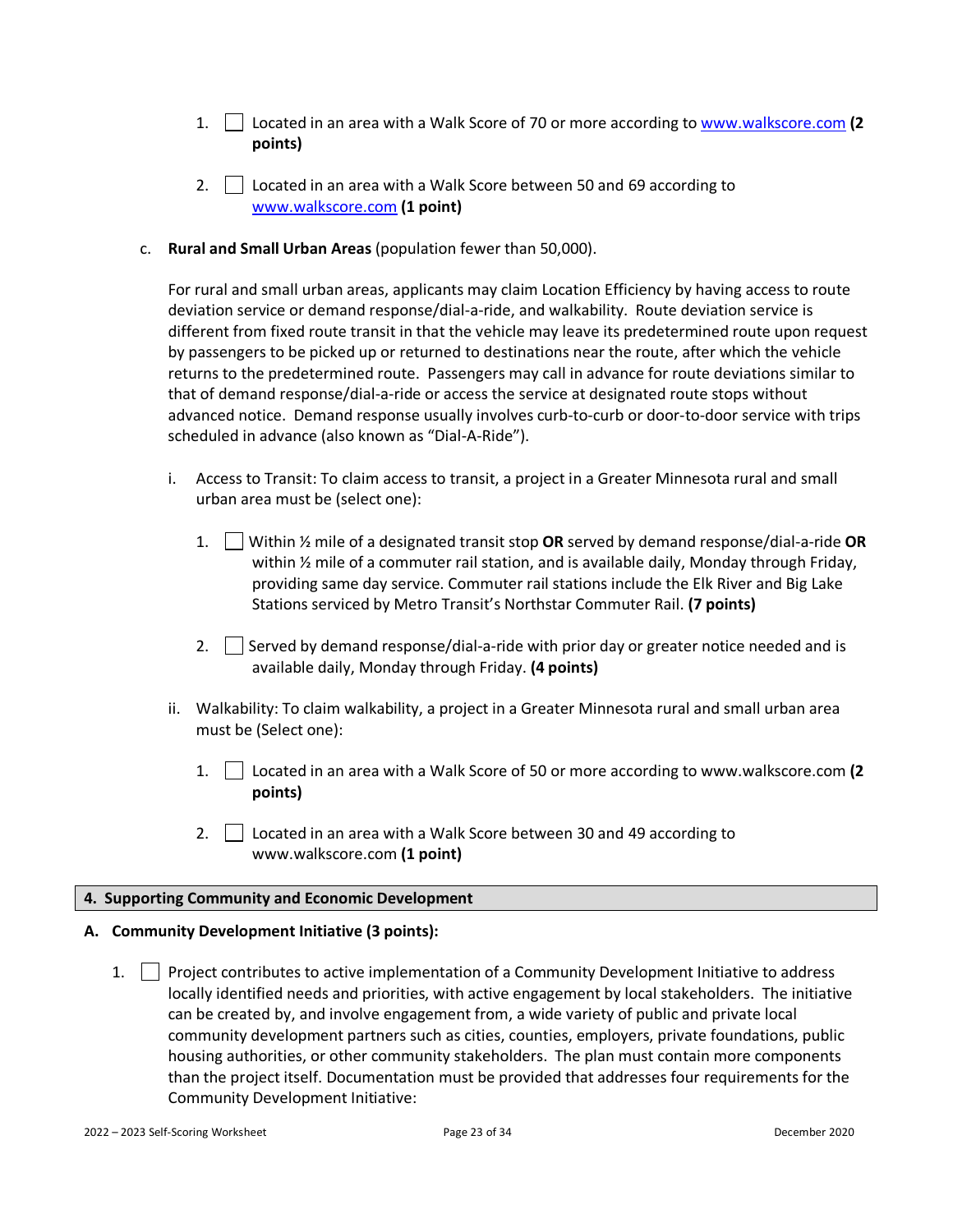- a. Targeted Geographic Area and Map
- b. Current implementation plan with goals or outcomes specific to the need identified by the initiative
- c. Affordable housing as a key strategy of the initiative
- d. A list of stakeholders, including their role in active implementation of the initiative

If a project is located in a Qualified Census Tract (QCT), in order to be eligible for these points, the application must provide additional evidence that demonstrates a strategy for obtaining commitments of public and/or private investment in non-housing efforts to demonstrate that the project contributes to a concerted community revitalization plan.

Applicants must complete the Community Initiative Narrative and submit documentation demonstrating how the initiative meets the requirements outlined below. Documents can include plans, charters or other evidence demonstrating active implementation of the Community Development Initiative. A full copy of all referenced plans or initiatives must be submitted.

| <b>REQUIRED</b>       | <b>DESCRIPTION OF REQUIREMENT</b>                     | <b>REQUIRED DOCUMENTATION</b>       |
|-----------------------|-------------------------------------------------------|-------------------------------------|
| 1. Targeted           | A Targeted Geographic Area and map of the area.       | Yes                                 |
| Geographic Area and   | The Targeted Geographic Area boundaries must be       |                                     |
| Map                   | larger than the proposed rental project site, yet     |                                     |
|                       | within a measurable impact area. For larger           |                                     |
|                       | geographic areas, the Targeted Area must be small     |                                     |
|                       | enough that one municipality or county (or a small    |                                     |
|                       | conglomerate of municipalities or counties) can       |                                     |
|                       | exercise jurisdiction over it.                        |                                     |
| 2. Current            | Include milestones or steps of the plan that have     | Yes                                 |
| implementation plan   | been:                                                 |                                     |
| with goals or         | Completed<br>1.                                       |                                     |
| outcomes specific to  | 2.<br>Underway                                        |                                     |
| the need identified   | Planned<br>3.                                         |                                     |
| by the initiative     |                                                       |                                     |
| 3. Affordable housing | Affordable housing is identified as a key strategy of | Yes                                 |
| as a key strategy     | the initiative.                                       |                                     |
| 4. Stakeholder List   | Provide a list of local stakeholders involved and a   | Yes                                 |
| and Role              | description of their role in the active               |                                     |
|                       | implementation of the initiative.                     |                                     |
|                       | ADDITIONAL REQUIREMENTS FOR PROJECTS IN A QCT         |                                     |
| 1. Public or Private  | Demonstrated strategy for obtaining commitments       | Required if the project is in a QCT |
| Investment (non-      | of public or private investment (or both) in non-     |                                     |
| housing)              | housing infrastructure, amenities, or services that   |                                     |
|                       | could include, but is not limited to:                 |                                     |
|                       | • Commercial/retail development                       |                                     |
|                       | • Economic development                                |                                     |
|                       | • Education-related initiatives/development           |                                     |
|                       | • Environmental clean-up                              |                                     |
|                       | • Public works/infrastructure                         |                                     |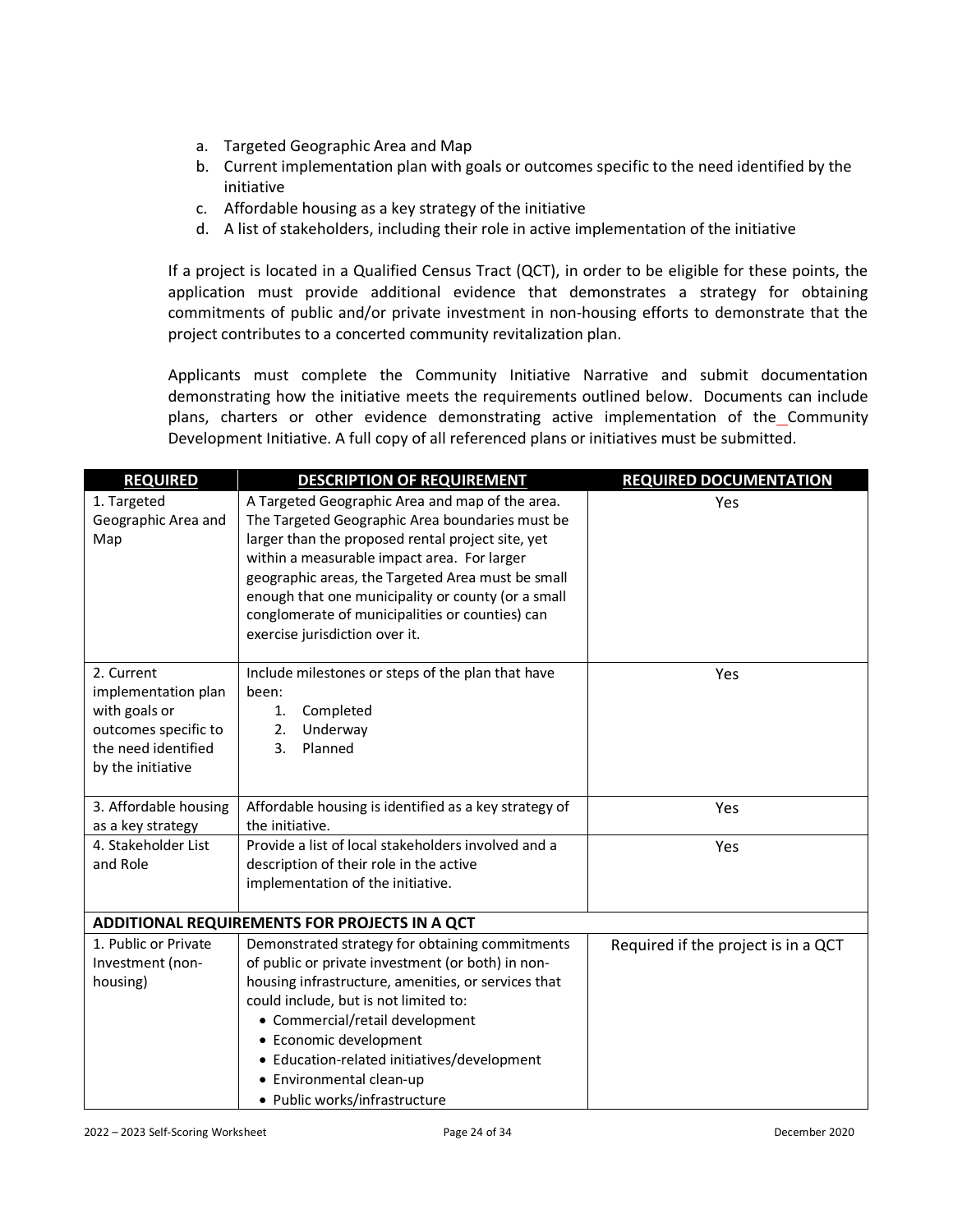| • Parks, green space and recreation       |  |
|-------------------------------------------|--|
| • Transit-oriented development or transit |  |
| initiatives                               |  |

#### <span id="page-24-0"></span>**B. Equitable Development (3 Points)**

 $\Box$  To receive equitable development points, there must be evidence that a Qualified Stakeholder Group, representing Community(ies) Most Impacted (CMI) by housing disparities, has a significant role in the project proposal as defined below. Occupancy or services provided as a result of the project are excluded. The proposal must demonstrate that the Qualified Stakeholder Group informed the project and that the project addresses a housing disparity experienced by one or more of the Community(ies) Most Impacted represented by the Qualified Stakeholder Group.

### **To be eligible for Equitable Development, submit documentation that meets** *all* **of the following conditions**:

### 1. Threshold Criteria

- a. Significant involvement of a Qualified Stakeholder Group: A Qualified Stakeholder Group must have meaningful representation of one or more Community(ies) Most Impacted (CMI) as documented in the narrative.
	- i. Identify the CMI(s) represented in the Qualified Stakeholder Group. Select all that apply:
		- 1.  $\vert$  Lowest Income (e.g.  $\leq$  30% of area median income (AMI))
		- 2.  $\vert$  People of Color
		- 3. | Indigenous People
		- 4. | | LGBTQ People
		- 5. **People Experiencing Homelessness**
		- 6.  $\vert$  People with Disabilities
		- 7. | Immigrants
		- 8. | Large Families
		- 9. Seniors
		- 10. Families with children
	- ii. Describe the Qualified Stakeholder Group(s) mission and connection to the identified Community(ies) Most Impacted.
	- iii. Identify and describe in a narrative what leadership and/or advisory roles persons representing the identified Community(ies) Most Impacted have in the Qualified Stakeholder Group, including one or more of the following:
		- 1. A paid leadership position, list position (if applicable);
		- 2. A member of the board (if applicable);
		- 3. A paid staff position (if applicable)
		- 4. An advisory role, such as serving on an advisory committee;
		- 5. Other meaningful role, such as a volunteer (describe)
	- iv. Provide a list of the Qualified Stakeholder Group's previous activities related to the identified Community(ies) Most Impacted and community development. If there have been no previous activities, please describe who formed the Qualified Stakeholder Group and why and how the Qualified Stakeholder Group will continue during the project.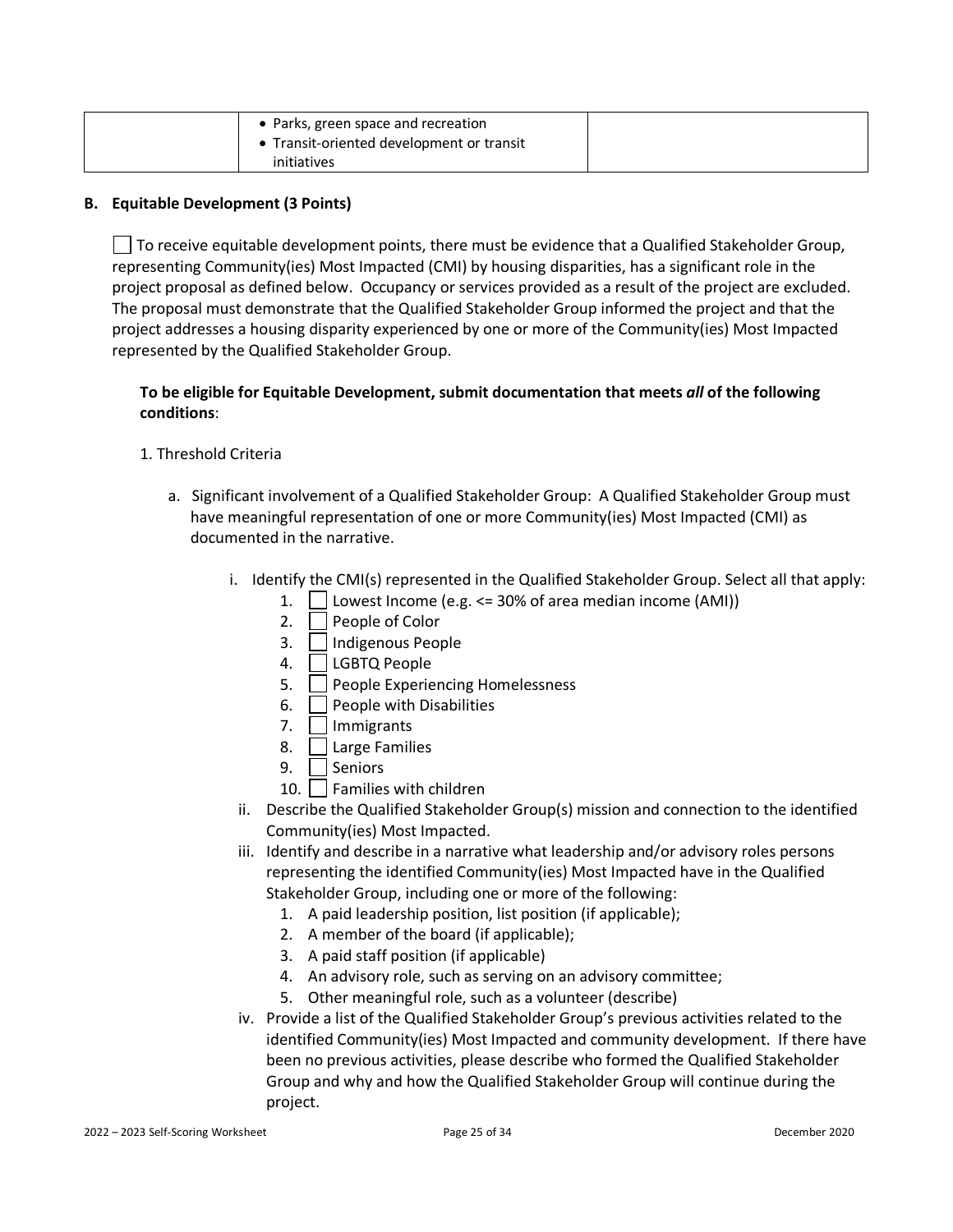- b. Housing Disparity Addressed by Development: Provide data demonstrating the housing disparity experienced by the CMI(s) represented in the Qualified Stakeholder Group and identify how this project will address that disparity. If more than one CMI is identified, provide disparity data for at least one of them. The data should apply to people living in Minnesota and be from a reputable source, which would include among others: the U.S. Census Bureau's American Community Survey, federal, state or local governments, the Wilder Foundation's Community Compass, etc. The data can also come from a published research or evaluation report, with a hyperlink to the report in the narrative.
- c. Significant Involvement of Qualified Stakeholder Group: The developer partnered with the Qualified Stakeholder Group to develop the project proposal. Identify and submit a narrative explaining how the Qualified Stakeholder Group was involved in the development, the specific input they provided, and how the project addresses or responds to that input. These must be in addition to the mandatory minimum requirements of the QAP, and in addition to the minimum requirements for which points are taken in other selection criteria, such as serves lowest income tenants and/or large families. Applicants may select more than one.
	- i. Design
	- ii. | Services
	- $\parallel$   $\parallel$  Community Benefits: An agreement between the developer and local community to provide a benefit as identified by Communities Most Impacted in the local community. (Examples include projects that support paying a competitive wage such as using union workers, employing individuals from the neighborhood, or signing onto a Worker-Driven Social Responsibility compliance and monitoring system, community services, training, shared green space, etc.)
	- iv.  $\Box$  Other (describe in the narrative)
- d. Provide a signed letter from Qualified Stakeholder Group that addresses each of the following:
	- i. Qualified Stakeholder Group's role in creating or co-designing the project concept.
	- ii. A description of how the project is responsive to the vision of the Communities Most Impacted (as represented in the Qualified Stakeholder Group) to address housing challenges and disparities.
	- iii. A description of how the project is uniquely tailored to the culture, traditions, and community characteristics of the Qualified Stakeholder Group.

#### <span id="page-25-0"></span>**C. Rural/Tribal (4 points):**

Projects located in Rural/Tribal Designated Areas outside of the Metropolitan Area, and areas in and around Duluth, Rochester and St. Cloud.

- 1. The proposed housing is located in a census tract eligible as a Rural/Tribal Designated Area outside of the Metropolitan Area. **(4 points)**
- <span id="page-25-1"></span>**D. QCT/Community Revitalization, Tribal Equivalent Areas, and Opportunity Zones (3 points):**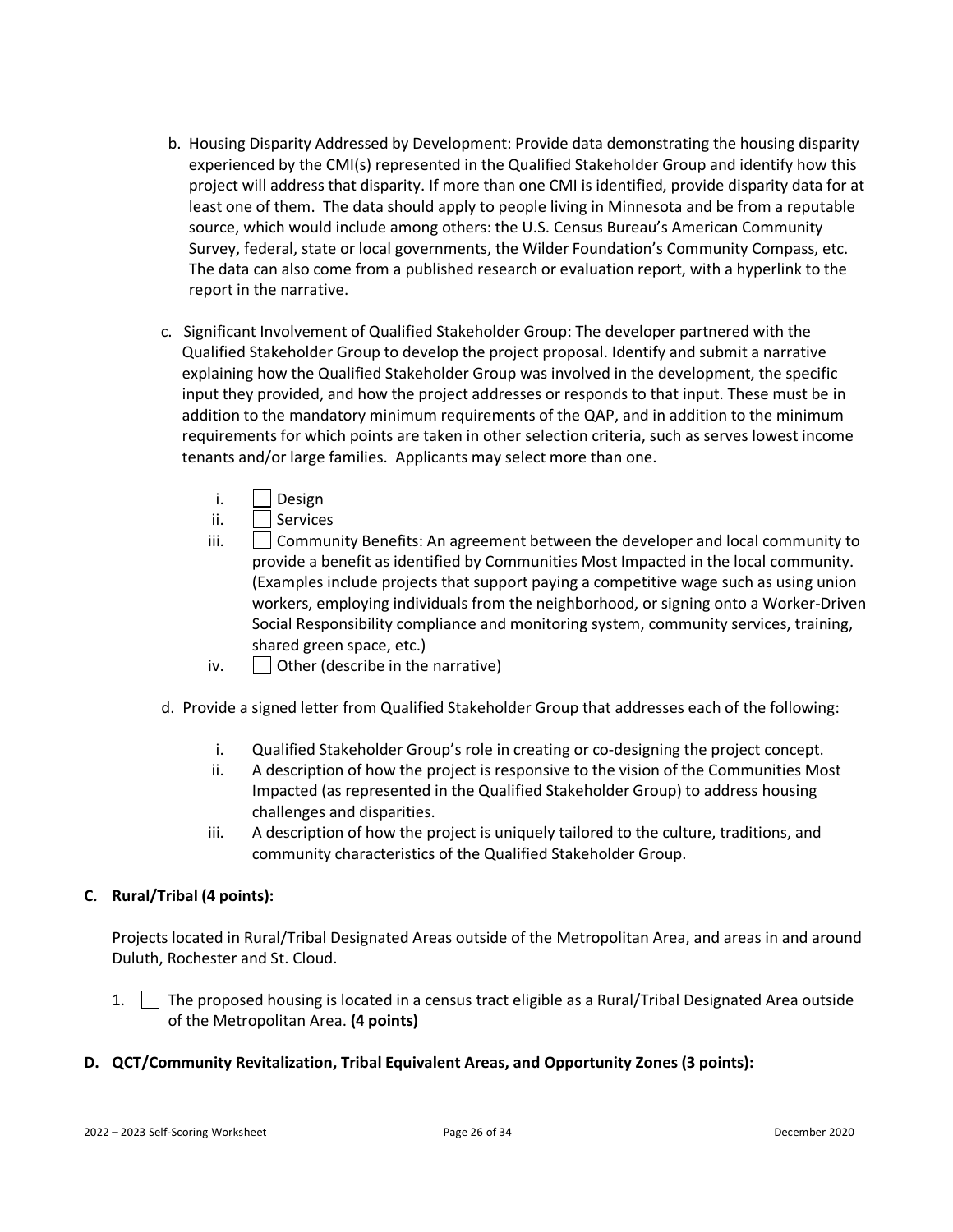1. The proposed housing is located in a QCT/ Community Revitalization Area, Tribal Equivalent Area, or Opportunity Zone **(3 points)**

To be eligible for the QCT/Community Revitalization criterion, the project must be located in a Qualified Census Tract (See Qualified Census Tract – Reference Materials Index) and be part of a concerted plan that provides for community revitalization consistent with the definition described in the Community Development Initiative selection criteria.

### <span id="page-26-0"></span>**E. Multifamily Award History (4 points):**

1. Points will be awarded for communities that have not received an award or allocation of Funding or HTCs from Minnesota Housing for a source of funding offered through the Multifamily Consolidated RFP/HTC Round 1, HTC Round 2, in any pipeline funding round if the funding source is available in the RFP/HTC Round 1, or for projects receiving an allocation of bonding authority from MMB with and an award of 4% Minnesota Housing HTCs for the last five years. Projects that received LMIR-only financing are excluded. Refer to the Multifamily Award History Methodology for more information. (**4 points)**

### <span id="page-26-1"></span>**F. Black, Indigenous and People of Color-owned/Women-owned Business Enterprise (BIPOCBE/WBE) (1 to 7 points):**

1. Ownership

BIPOCBE/WBE is a tribe or tribally-designated housing entity, tribal corporate entity, or another entity which is at least 51% owned by one or more BIPOC or women, and whose management and daily business operations are controlled by one or more BIPOC or women who own it. Provide documentation demonstrating that the entity meets the definition. This could include a signed and dated certification statement, qualifications form, ownership documentation, or other third party verification.

- a.  $\vert$  Two or more of the following entities are BIPOCBE/WBE, as certified by the owner or executive director: the project sponsor, executive director or equivalent of a non-profit, executive director or equivalent of a governmental entity, general contractor, architect, or management agent. **(6 points)**
	- **OR**
- b.  $\Box$  The project sponsor, executive director or equivalent of a non-profit, executive director or equivalent of a governmental entity, general contractor, architect, or management agent is a BIPOCBE/WBE, as certified by the specified owner or executive. **(4 points)**
- 2. Partnership

 $\Box$  The project sponsor, general contractor, architect or management agent partners with a BIPOCBE/WBE entity with the goal of building the entity's capacity to develop, manage, construct, design or own affordable housing in the future. Examples include: (a) BIPOCBE/WBE entity performing as a joint venture partner with the general contractor to perform some defined portion of the general contractor role, (b) BIPOCBE/WBE entity entering into a joint venture or subcontracting with the architect to perform some defined portion of the design or supervision work. **(1 point)**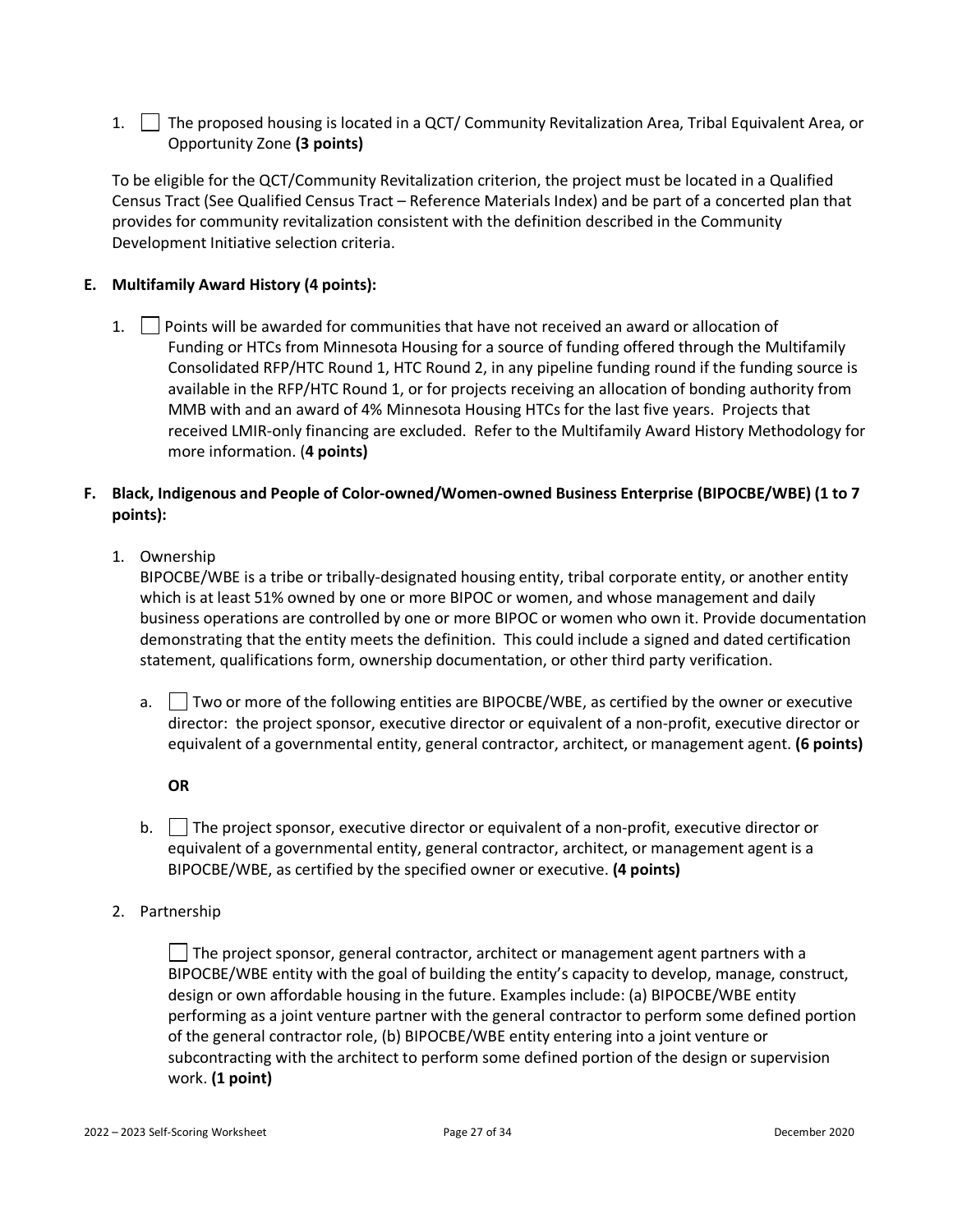Provide an agreement executed between the partnering entity(ies) that defines specific duties and roles and explicitly states the goal of building the BIPOCBE/WBE's capacity to develop, manage, construct, design or own affordable housing in the future.

#### <span id="page-27-0"></span>**5. Efficient Use of Scarce Resources and Leverage**

- <span id="page-27-1"></span>**A. Financial Readiness to Proceed/Leveraged Funds (4 to 16 points):**
	- 1. Applicants who have secured funding commitments for one or more **permanent capital funding sources**  at the time of application must count the source in this calculation. Funding from Minnesota Housing and Funding Partners (i.e., Greater Minnesota Housing Fund, Metropolitan Council Local Housing Incentive Account) can only be included in the calculation if it was committed in a previous funding cycle/round.

Calculate your total using the formula below. Exclude any commitments for the amortizing first mortgage financing and any anticipated syndication proceeds from the current HTC request.

| Total eligible funding secured, awarded or committed (excluding amortizing first mortgage and any           |
|-------------------------------------------------------------------------------------------------------------|
| anticipated proceeds from the current HTC request. If applicable, the portion of the first mortgage         |
| supported by Tax Increment Financing (TIF) amount can be included as a commitment) $\frac{1}{2}$<br>divided |
| by Total Development Cost \$<br>equals Percentage of Permanent Capital Funding Sources                      |
| % (round to nearest tenth):<br><b>Committed</b>                                                             |

- a. 10.51% or more of funding secured, awarded or committed **(16 points)**
- b. 9.01% to 10.5% of funding secured, awarded or committed **(14 points)**
- c. 7.51% to 9.0% of funding secured, awarded or committed **(12 points)**
- d. 6.01% to 7.5% of funding secured, awarded or committed **(10 points)**
- e.  $\vert$  | 4.51% to 6.0% of funding secured, awarded or committed **(8 points)**
- f. 3.01% to 4.5% of funding secured, awarded or committed **(6 points)**
- $g. \Box$  1.51% to 3.0% of funding secured, awarded or committed **(4 points)**

For scoring purposes, the documentation must be in the form of a project specific Letter of Intent, city or council resolution, letter of approval, or statement of agreement or eligibility. Commitment documentation must state the amount and be executed or approved by the lender or contributor. Documentation containing words synonymous with "consider" or "may," (as in "may award") regarding the commitment will not be acceptable.

The list below includes potential Financial Readiness/Leverage Funding Commitments, but is not all inclusive:

• Syndication proceeds due to previously allocated or awarded HTCs: Syndication proceeds from HTCs allocated or awarded in a previous cycle/round may be included if verification is included in the application. Acceptable verification is an executed syndicator agreement or executed Letter of Intent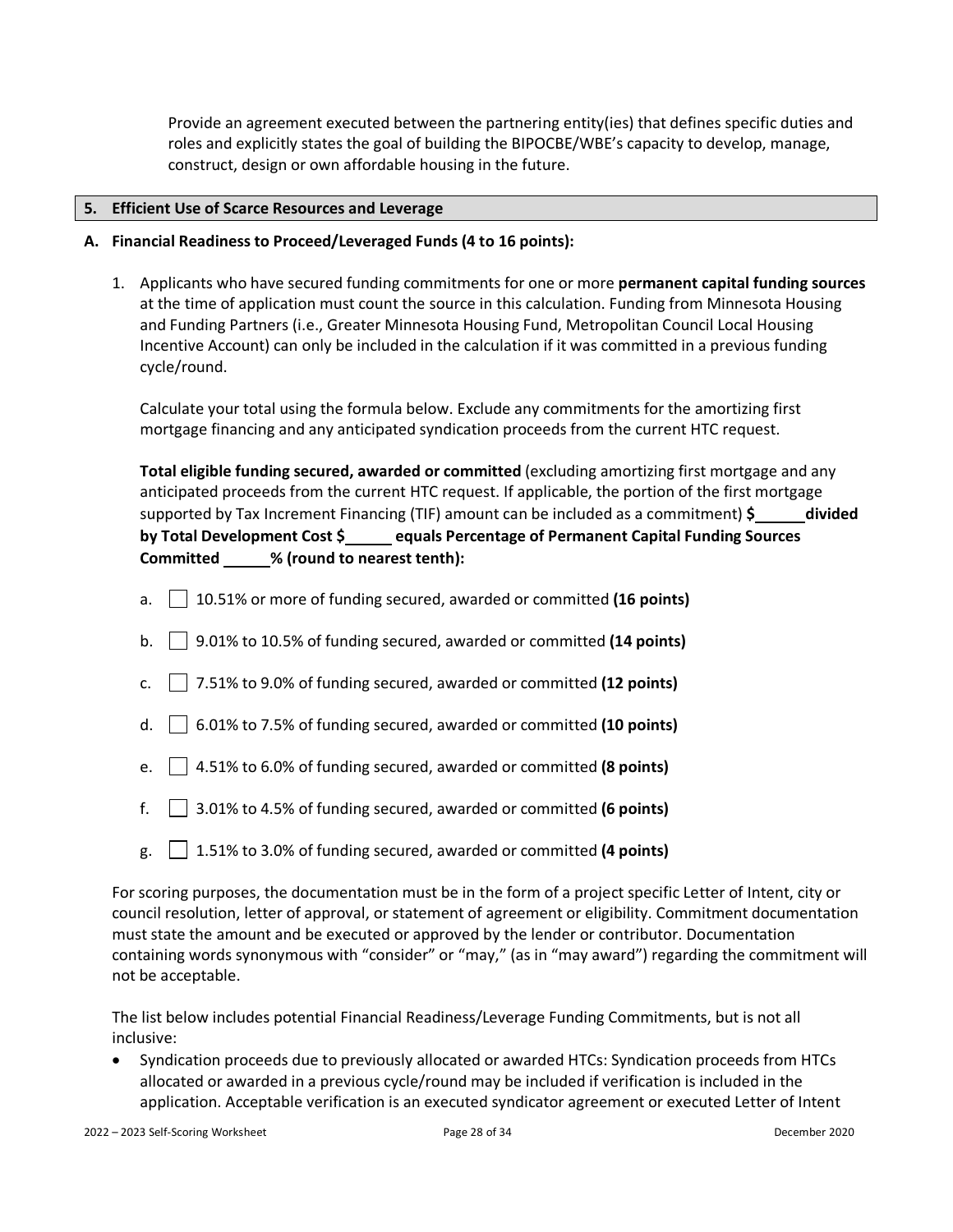from the syndicator that is acceptable to Minnesota Housing. The executed Letter of Intent must be current within 15 days of submission of the application.

- Monetary grants/donations
- The portion of the amortizing first mortgage supported by payments in lieu of taxes (PILOT)
- Tax Increment Financing (TIF) and/or Property Tax Abatement: Provide satisfactory documentation that the contribution is committed to the development at the time of application. The documentation must include a resolution from the local government unit indicating its intention to provide TIF or property tax abatement assistance. The anticipated amount must be included in the resolution or a letter from the local government unit.
- Deferred loans
- Grants from nonprofit charitable organizations converted to deferred loans. An award letter from the nonprofit charitable organization contributor must be provided at the time of application verifying the contribution. Documentation must evidence that the contribution is restricted for housing development uses and the contribution must be included as a development source.
- Historic Tax Credits: In addition to the commitment documentation, at the time of application provide written documentation of eligibility through evidence of Historic Register listing or approval of Part 1— Evaluation of Significance along with a syndicator/investor Letter of Intent.
- Funder commitments to modify existing debt<sup>[12](#page-28-1)</sup> including: approval of assumption of debt and extension of loan term; commitments must contain no contingencies other than receipt of an HTC allocation or award. At the time of application, written documentation of approval from the funder clearly demonstrating that the approval is for the re-syndication/receipt of new deferred or HTC allocation or award, justifying the amount and the terms of the contribution must be provided.
- General Partner commitments can count as long as satisfactory documentation is provided. Examples include:
	- o GP cash and seller loans
	- o Deferred developer fee: The applicant must provide written documentation that the amount is committed as a source of funds that will be repaid from project cash-flows over the initial compliance period. For committed deferred developer fee that cannot be paid back within 10 years on a pro forma basis (based on the proforma submitted with the application), approval by the syndicator/investor is required.
	- o Purchased reserves: Provide satisfactory documentation to determine that the reserves are available, will be purchased with the property and a commitment that they will be used as a permanent capital source. The documentation could include purchase agreement, financial statements, with a commitment letter from the applicant.
	- o Energy or Sales Tax Rebate: Provide satisfactory documentation that the energy rebate will be funded at closing with general partner cash or a general partner loan.

### **NOTE: Financial Readiness to Proceed /Leveraged Funds and Other Contributions selection criteria cannot be claimed for the same sources.**

<span id="page-28-0"></span>**B. Other Contributions (2 to 10 points):**

<span id="page-28-1"></span><sup>12</sup> For Minnesota Housing's existing debt to count as committed the Request for Action (RFA) process must be completed **before** the application is submitted.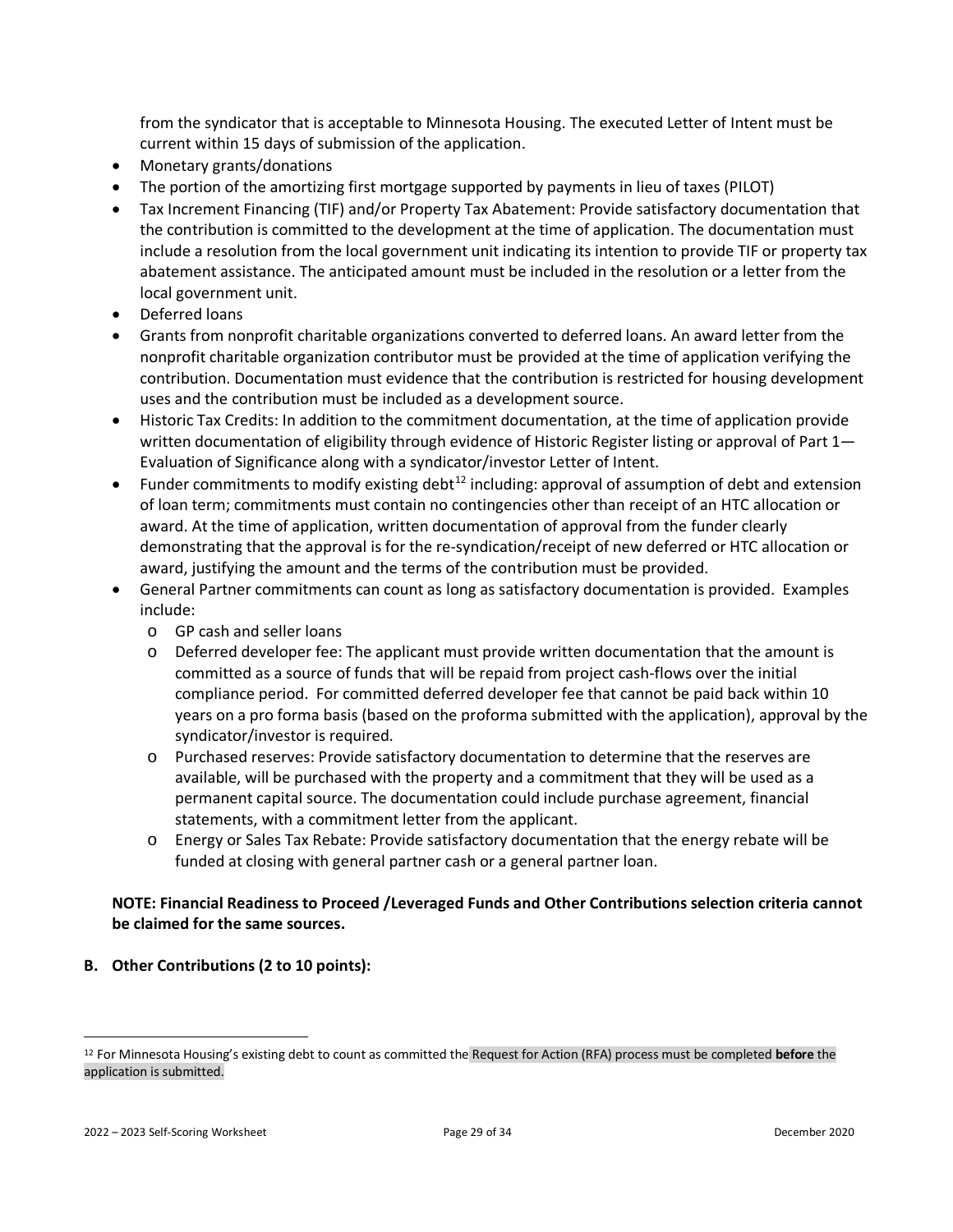1. For projects that receive **non-capital contributions**. Contributions can come from any entity including the federal government; a local unit of government; an area employer; and/or a private philanthropic, religious or charitable organization. Calculate your total using the formula below, and then select the appropriate option.

**This calculation is based on the Total Development Costs. Do not use any exclusions. Total "Other" non-capital funding contributions and sources \$ divided by Total Development Cost \$ equals Other Contributions (rounded to the nearest tenth):**

- a. 10.1% and above **(10 points)**
- b. 8.1 to 10.0% **(8 points)**
- c.  $\Box$  6.1 to 8.0% **(6 points)**
- d. 3.5 to 6.0% **(4 points)**
- e. 1.0 to 3.4% **(2 points)**

At the time of application, written documentation from the contributor justifying the amount and the terms of the contribution must be provided and be consistent with current market comparable costs. The documentation must be in the form of a project specific Letter of Intent, city or council resolution, letter of approval, statement of agreement or eligibility, or memorandum of understanding.

For scoring purposes, the documentation must state the amount and must be executed or approved, at a minimum, by the contributor. Documentation containing words synonymous with "consider" or "may" (as in "may award") regarding the contribution will not be acceptable.

The list below includes potential Other Contributions but is not all inclusive:

- Land donation or write-down of the development site. Documentation used to determine the market value must be submitted. This could include an appraisal, assessment information, broker opinion with comparable properties, or other data deemed acceptable by Minnesota Housing.
- In-kind work and materials that benefit the project are donated at a lower or no cost.
- Local government reduction, donation or waiver of project specific costs, assessments or fees (e.g., SAC/WAC, Park Dedication Fees)
- Reservation land not subject to local property taxes. Documentation must include the amount and term (up to term of the Minnesota Housing deferred loan or LURA). Calculate net present value (NPV) by using NPV discounted by applicable federal rate (AFR) for the term.
- Reservation land with long-term low cost leases
- Funder commitments to modify existing debt<sup>[13](#page-29-0)</sup> including: debt forgiveness; forgiveness of interest payable; reduction in interest rate (measured as amount of interest saved over term of loan). Commitments must contain no contingencies other than receipt of an HTC allocation or award. At the time of application, written documentation from the funder justifying the amount and the terms of the contribution must be provided.

<span id="page-29-0"></span><sup>&</sup>lt;sup>13</sup> For Minnesota Housing's existing debt to count as committed the Request for Action (RFA) process must be completed before the application is submitted.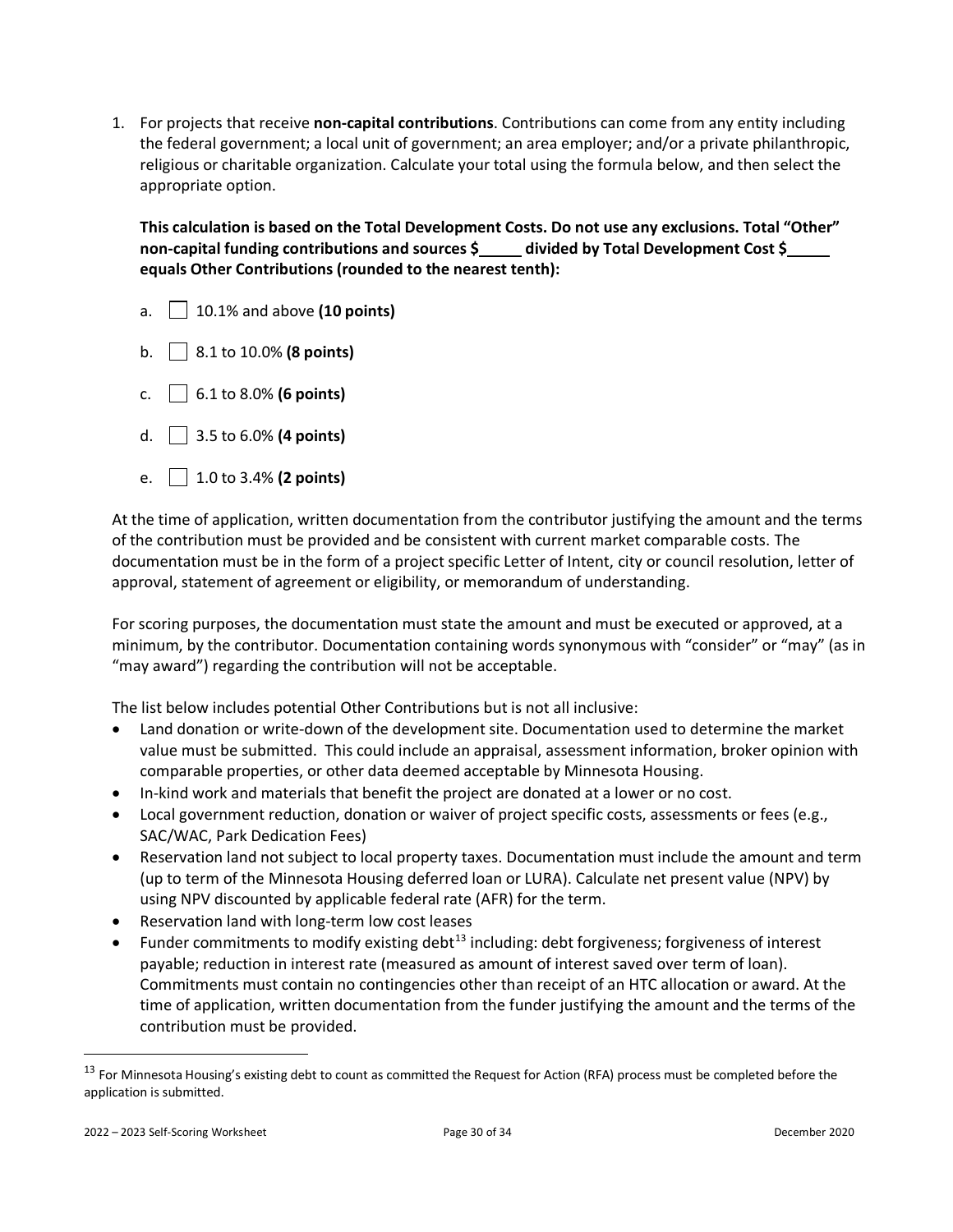- Tax Increment Financing (TIF) and/or Property Tax Abatement for properties that cannot support an amortizing first mortgage. Calculate the net present value (NPV) using the applicable federal rate (AFR) for the term of the TIF or Property Tax Abatement. Provide satisfactory documentation that the contribution is committed to the development at the time of application. The documentation must include a resolution from the local unit of government indicating its intention to provide TIF and/or Property Tax Abatement assistance. The anticipated amount must be included in the resolution or a letter from the local unit of government. The documentation should include the TIF or Property Tax Abatement analysis from the local unit of government or its consultant.
- Payments in lieu of taxes for properties that cannot support an amortizing first mortgage. Documentation must include the amount and term (up to the term of the Minnesota Housing deferred loan or LURA). Calculate the net present value (NPV) using the applicable federal rate (AFR) for the term of the abatement (up to the term of the Minnesota Housing deferred loan or LURA).

### **NOTE: Financial Readiness to Proceed /Leveraged Funds and Other Contributions selection criteria cannot be claimed for the same sources.**

### <span id="page-30-0"></span>**C. Intermediary Costs (1 to 6 points):**

1. Intermediary costs are third-party service costs related to the project development. Excluded costs are Park Dedication Fees, Surveys, Soil Borings, Payment and Performance Bond Premium, Sewer-Water Access Charge, Furnishing and Equipment, Hazard and Liability Insurance, and Building Permits.

Projects with the lowest intermediary costs on a sliding scale based on percentage of total development costs. For selected projects, this percentage may be enforced at the time of closing for deferred loans or at issuance of the IRS Form 8609 for HTC developments. Calculate your total using the formula below.

Intermediary cost amount \$ \_\_\_\_\_ divided by Total Development Costs \$ \_\_\_\_\_ Equals Intermediary Percentage % (rounded to the nearest tenth):

- a. 0.0 to 15% **(6 points)**
- b. 15.1 to 20% **(3 points)**
- c. 20.1 to 25% **(2 points)**
- d. 25.1 to 30% **(1 point)**

#### <span id="page-30-1"></span>**6. Building Characteristics**

#### <span id="page-30-2"></span>**A. Universal Design (3 points):**

1. The project will incorporate Universal Design Features. A Universal Design unit is a unit that includes all Minimum Essential Universal Design Features, along with eight Optional Features for units in a new construction or adaptive re-use project, and four Optional Features for units in a rehabilitation project. Type A accessible units (as referenced in Minnesota Housing's Rental Housing Design and Construction Standards) also meet the definition of a Universal Design Unit.

Select one: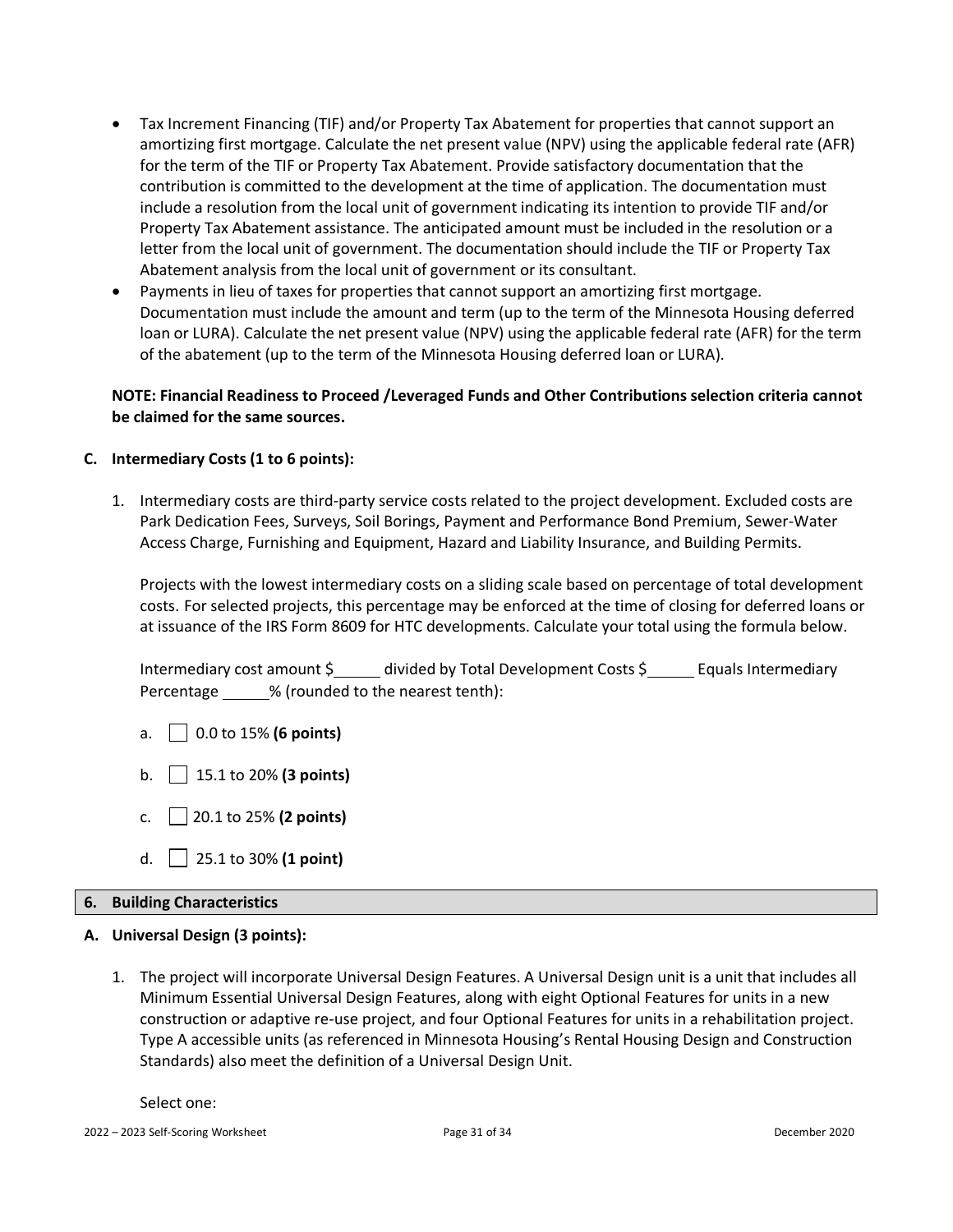- a. An elevator building with 100% of the assisted units meeting the definition of a Universal Design Unit **(3 points)**; **OR** Number of units
- b.  $\Box$  A non-elevator building with at least 10% of the assisted units meeting the definition of a Universal Design Unit **(3 points)** Number of units

A list of the required Minimum Essential Universal Design and Optional Features can be found in the Universal Design Worksheet.

### <span id="page-31-0"></span>**B. Smoke Free Buildings (1 point):**

1.  $\parallel$  The Project will institute and maintain a written policy prohibiting smoking in all the units and all common areas within the building/s of the project. The written policy, submitted after selection during the due diligence process, must include procedures regarding transitioning to smoke-free for existing residents and establishment of smoking areas outside of units and common areas if applicable. Consequences for violating the smoke-free policy are determined by the owner but must be included in the written policy.

The project must include a non-smoking clause in the lease for every household. Projects awarded a point in this scoring criteria may be required to maintain the smoke-free policy for the term of the LURA. **(1 point)**

#### <span id="page-31-1"></span>**C. Enhanced Sustainability (1 to 5 points):**

The Project will incorporate additional sustainability criteria into its design. **Applicant must complete the "How Will Criteria Be Implemented" column within the applicable year's Multifamily Intended Methods Worksheet and clearly explain how each selected Optional Criteria point and alternative building performance pathway (Tier 3) will be implemented.** The selected Optional Criteria point total on the Multifamily Intended Methods Worksheet must reconcile with the minimum number of Optional Criteria points required for applicable tier, if claiming Tier 1 or Tier 2 points.

Applicants can select Tier 1, Tier 2, Tier 3; or a combination of Tiers 1 and 3 or Tiers 2 and 3; for a maximum of five points.

- 1. **Tier 1:** Project will include at least two times the minimum number of Optional Criteria points, in addition to the Required Mandatory Criteria, as outlined within the applicable year's Minnesota Overlay to Enterprise Green Communities Criteria and as claimed in the Multifamily Intended Methods Worksheet **(1 point)**
- 2. **Tier 2:** Project will include at least three times the minimum number of Optional Criteria points, in addition to the Required Mandatory Criteria, as outlined within the applicable year's Minnesota Overlay to Enterprise Green Communities Criteria and as claimed in the Multifamily Intended Methods Worksheet **(2 points)**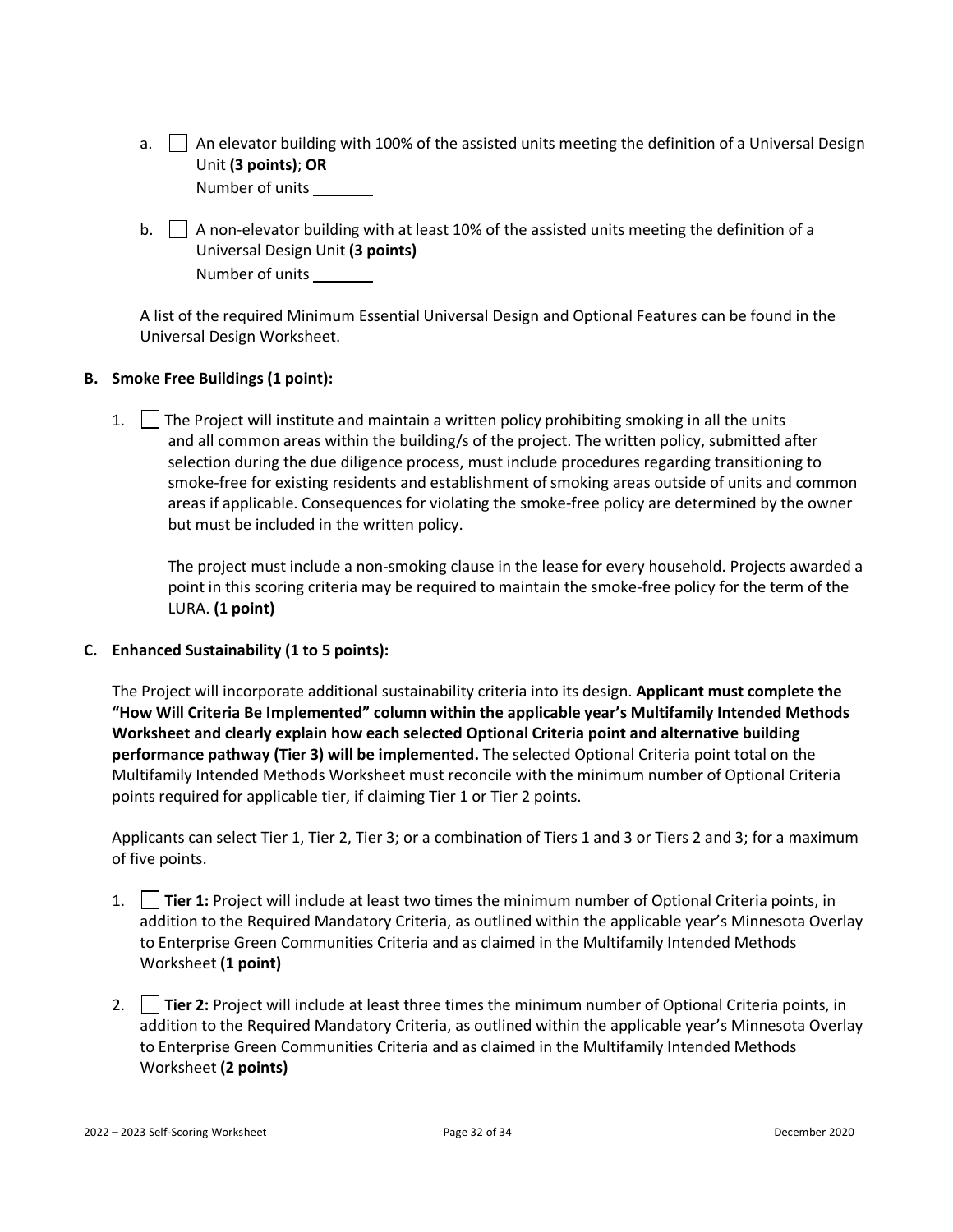- 3. **Tier 3:** Project will conform to at least one of the following alternative building performance pathways as claimed in the Multifamily Intended Methods Worksheet **(3 points):**
	- a. Pathway  $1^{14}$  $1^{14}$  $1^{14}$  (applicable to new construction and rehab) Project meets Minnesota B3 Sustainable Building 2030 (SB 2030) Energy Standard
	- b. Pathway  $2^{15}$  $2^{15}$  $2^{15}$  (applicable to new construction only) Project meets Enterprise Green Communities Certification Plus Standards
	- c. Pathway 3 (applicable to rehab projects only) Project meets 2020 Enterprise Green Communities Criteria – Criterion 5.1b Building Performance Standard

To receive selection points for Pathway 3, the project must follow the Performance Pathway as described in the applicable year's Minnesota Overlay to Criterion 5.1b by providing an Energy Rater Index (ERI) Pathway by achieving one of the following Home Energy Rating System (HERS) Index thresholds:

- i. A HERS Score of 80 or less for properties built on or after 1980
- ii. A HERS Score of 100 or less for properties built before 1980
- iii. A post-rehab HERS Index score at least 15% less than pre-rehab HERS Index.

2022 – 2023 Self-Scoring Worksheet Page 33 of 34 December 2020

<span id="page-32-0"></span><sup>&</sup>lt;sup>14</sup> Follow Minnesota B3 Sustainable Building 2030 (SB 2030) Energy Standard. Compliance with SB 2030 Standard is achieved by a combination of on-site renewable energy generation and energy efficiency. Projects meeting SB 2030 Standard are evaluated for compliance during design, during construction, and for a period of 10 years of occupancy. Compliance will be monitored through the B3- MSBG Tracking Tool.

<span id="page-32-1"></span><sup>15</sup> Follow 2020 Enterprise Green Communities Criteria – Criterion 5.2b Moving to Zero Energy: Near Zero Certification or Criterion 5.4 Achieving Zero Energy requirements. Actual enrollment of project with Enterprise Green Communities Criteria is not required, however to monitor compliance, certification with Department of Energy (DOE) Zero Energy Ready Home (ZERH), Passive House Institute US (PHIUS), Passive House Institute Classic (PHI), or other program outlined in the applicable criteria is required.